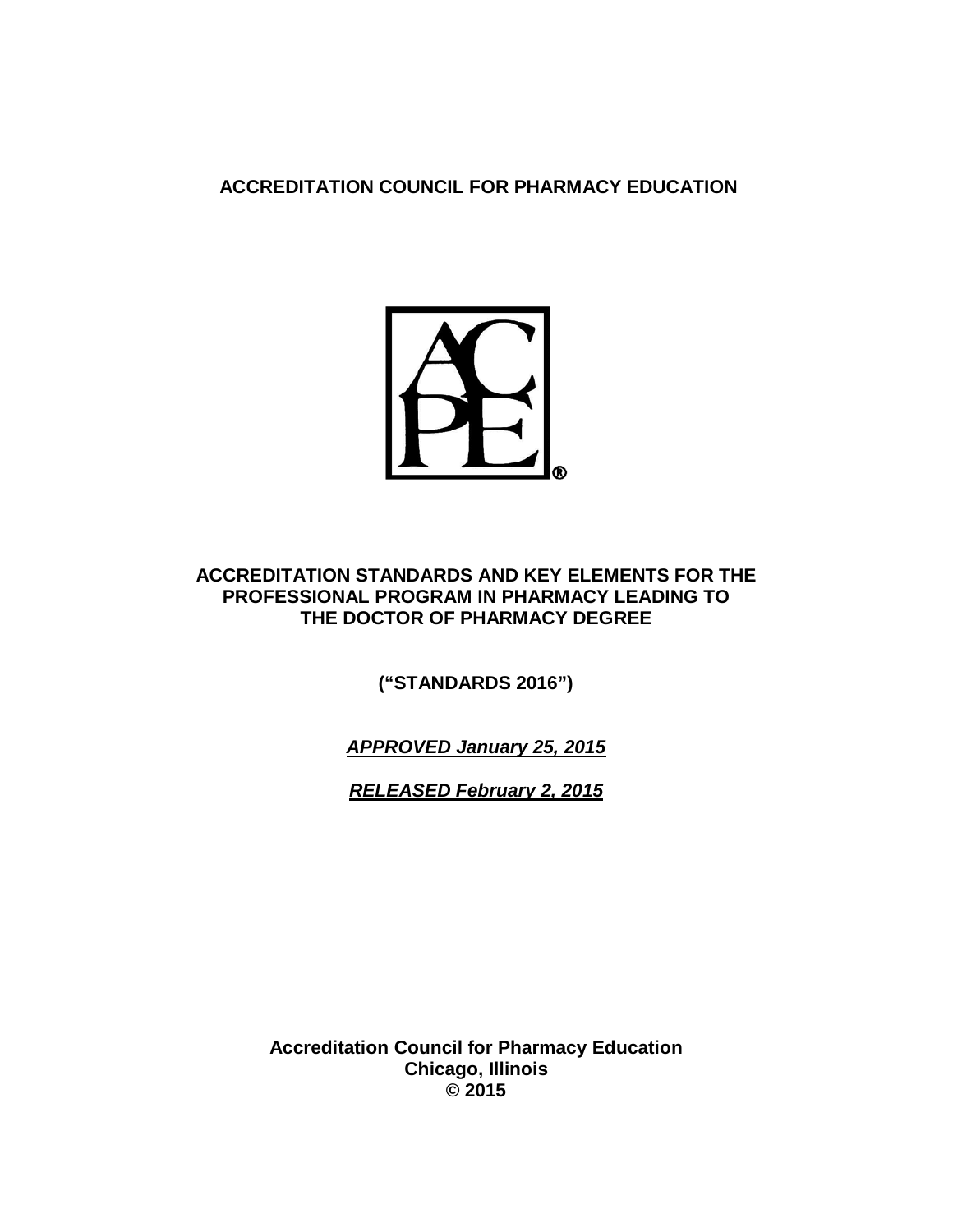# **TABLE OF CONTENTS**

# **SECTION II: STRUCTURE AND PROCESS TO PROMOTE**

| Standard10: Curriculum Design, Delivery, and Oversight5                |                                                           |
|------------------------------------------------------------------------|-----------------------------------------------------------|
|                                                                        |                                                           |
| Standard 12: Pre-Advanced Pharmacy Practice Experience                 |                                                           |
|                                                                        |                                                           |
| Standard 13: Advanced Pharmacy Practice Experience (APPE) Curriculum 9 |                                                           |
|                                                                        |                                                           |
|                                                                        |                                                           |
|                                                                        |                                                           |
|                                                                        |                                                           |
|                                                                        |                                                           |
|                                                                        |                                                           |
|                                                                        |                                                           |
| Standard 21: Physical Facilities and Educational Resources 15          |                                                           |
|                                                                        |                                                           |
|                                                                        |                                                           |
|                                                                        | Standard 6: College or School Vision, Mission, and Goals3 |

## **SECTION III: ASSESSMENT OF STANDARDS AND KEY ELEMENTS ..........17** Standard 24: Assessment Elements for Section I: Educational Outcomes .....17 Standard 25: Assessment Elements for Section II: Structure and Process .....17

**Appendix 1 .......................................................................................................19** Required Elements of the Didactic Doctor of Pharmacy Curriculum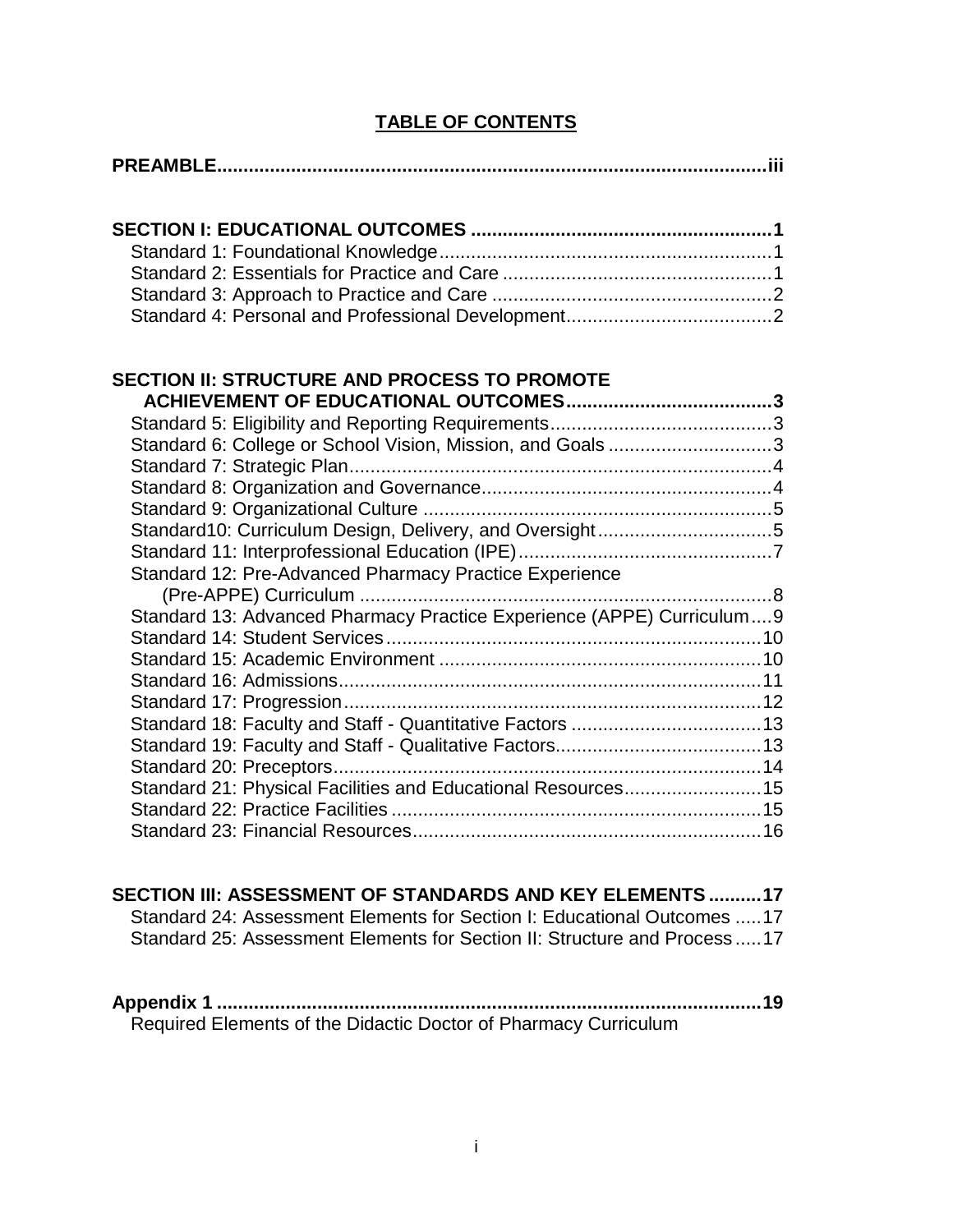| <b>Expectations within the APPE Curriculum</b> |  |
|------------------------------------------------|--|

| Required Documentation for Standards and Key Elements 2016 |  |
|------------------------------------------------------------|--|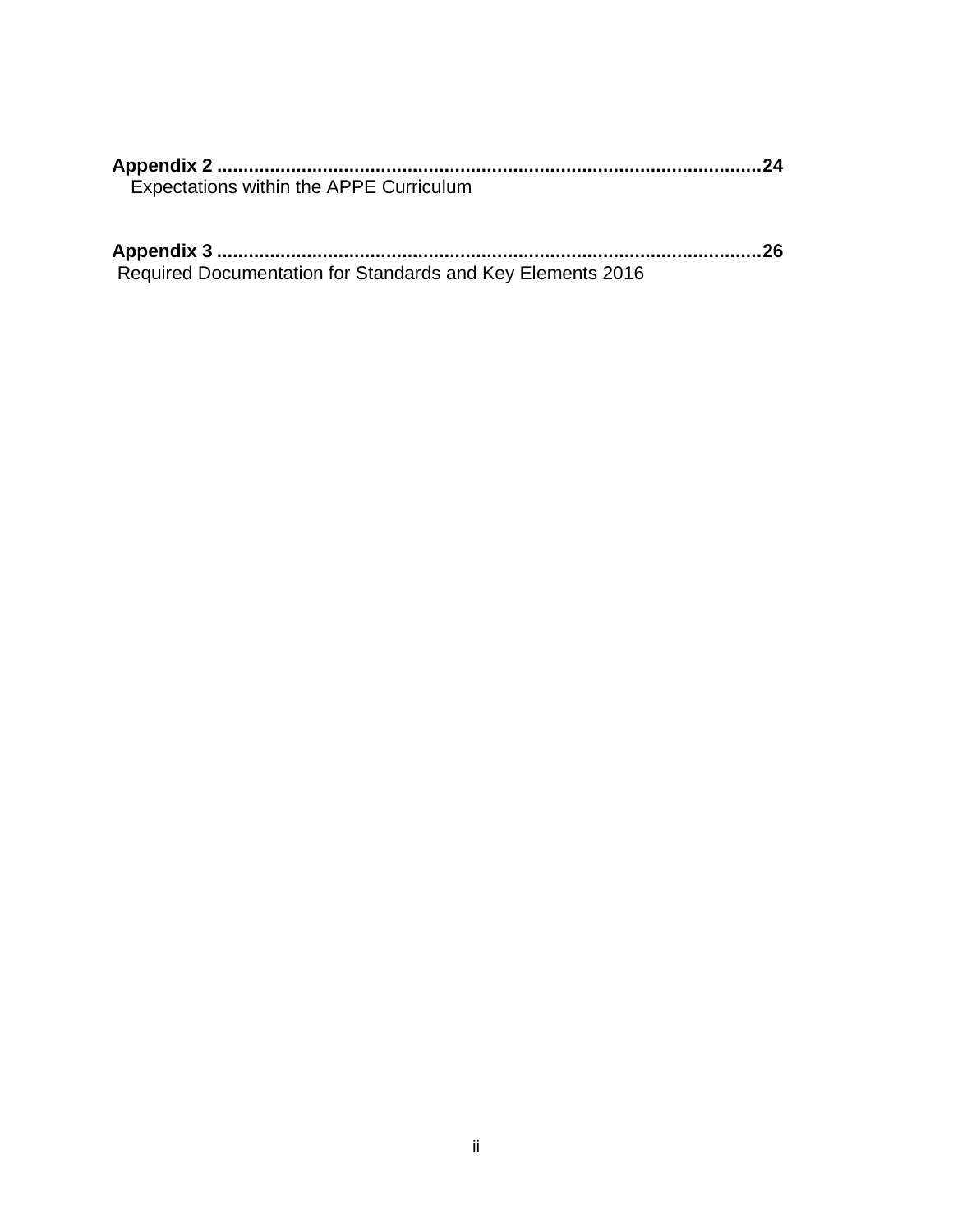## **ACCREDITATION COUNCIL FOR PHARMACY EDUCATION**

### **STANDARDS 2016**

### *PREAMBLE*

### **Accreditation Council for Pharmacy Education (ACPE)**

The Accreditation Council for Pharmacy Education (ACPE) is the national agency for the accreditation of professional degree programs in pharmacy and providers of continuing pharmacy education. ACPE (until 2003 known as the American Council on Pharmaceutical Education) was established in 1932 for the accreditation of professional degree programs in pharmacy, and in 1975 its scope was broadened to include accreditation of providers of continuing pharmacy education [\(www.acpe-accredit.org\)](http://www.acpe-accredit.org/). ACPE expanded its activities to include evaluation and certification of professional degree programs internationally in 2011 and entered into a collaboration with the American Society of Health-System Pharmacists (ASHP) to accredit pharmacy technician education and training programs beginning in 2014. The mission of ACPE is to assure and advance quality in pharmacy education. ACPE is an autonomous and independent agency whose Board of Directors is appointed by the American Association of Colleges of Pharmacy (AACP), the American Pharmacists Association (APhA), the National Association of Boards of Pharmacy (NABP) (three appointments each), and the American Council on Education (ACE) (one appointment). Since the inception of its accreditation agency recognition program in 1952, the U.S. Department of Education (USDE) has continuously recognized ACPE. ACPE also gained recognition by the Council for Higher Education Accreditation (CHEA) in April 2004. State boards of pharmacy require that licensure applicants from the United States have graduated from an accredited pharmacy degree program to be eligible to sit for the North American Pharmacist Licensure Examination<sup>TM</sup> (NAPLEX®).

### **Importance of Standards**

To achieve and maintain ACPE accreditation, professional Doctor of Pharmacy (PharmD) degree programs (hereafter described as 'programs') must meet the standards contained in this document. ACPE standards are minimum requirements, and it is expected that programs will exceed these required standards through initiatives designed to ensure continuous quality improvement. These standards describe the various elements needed for quality-assured professional education and are based on evidence and experience. They articulate expectations that ACPE (as well as pharmacy practice and the pharmacy academy) has of academic institutions offering the PharmD degree. ACPE standards also reflect the expectations that the U.S. Department of Education and state boards of pharmacy have of the colleges and schools, and of ACPE, regarding the quality of professional degree programs.

These standards have been developed with input from a broad range of constituents interested in and affected by pharmacy education. They focus on the educational outcomes required of PharmD programs and the assessment of those outcomes. They also address the structural and process-related elements within pharmacy education necessary to implement evidencebased outcome measures that document achievement of the standards. In addition, these standards describe areas where programs can experiment and innovate within the didactic and experiential components of their curricula to meet the required Educational Outcomes (Standards 1–4). Establishing a commitment to continuing professional development (CPD) by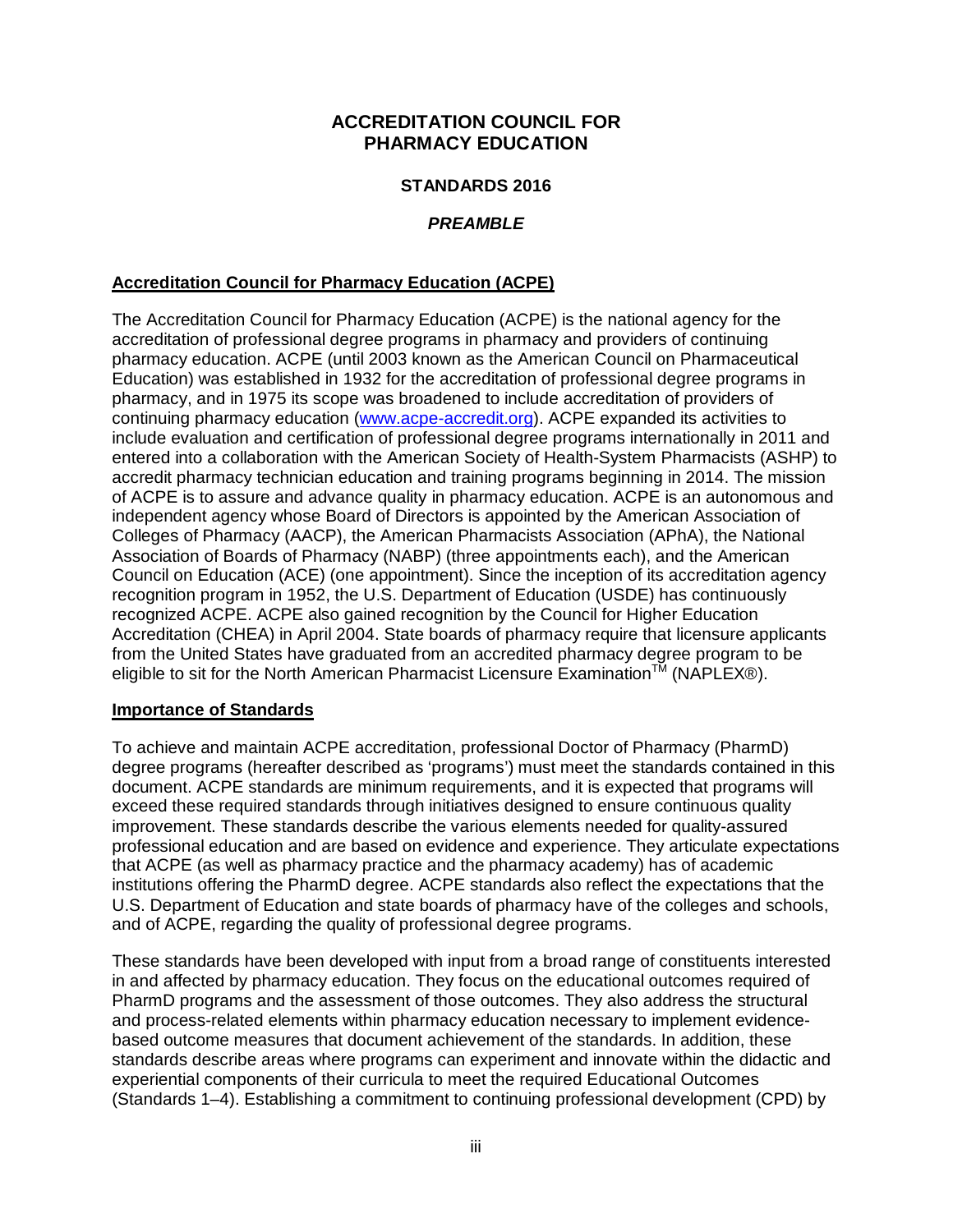students and graduates is also addressed, as are contemporary educational concepts such student readiness to:

- Enter advanced pharmacy practice experiences (APPE-ready)
- Provide direct patient care in a variety of healthcare settings (Practice-ready)
- Contribute as a member of an interprofessional collaborative patient care team (Teamready)

### **Revision of Standards: Background**

All accrediting bodies, including ACPE, periodically review and revise their standards. A number of environmental factors prompted ACPE to conduct a careful reassessment of the standards. These factors included:

- The experience gained by ACPE in its accreditation reviews since the adoption of the Doctor of Pharmacy standards in 2007
- Feedback from ACPE stakeholders regarding quality improvement of the standards
- The reports of the Institute of Medicine (IOM) [\(www.iom.edu\)](http://www.iom.edu/) noting needed changes in our healthcare system to improve medication safety and patient outcomes, including the five competencies that all healthcare professionals should attain during their education:
	- **Provide patient-centered care**
	- **Work in interprofessional teams**
	- **Employ evidence-based practice**
	- **Apply quality improvement**
	- **Utilize informatics**
- Expansion of the scope of pharmacy practice in state laws and regulations to include collaborative practice with prescribers
- The revision of the AACP's Center for the Advancement of Pharmacy Education (CAPE) Educational Outcomes in 2013, which are intended to be the target toward which the evolving pharmacy curriculum should be aimed <http://www.aacp.org/resources/education/cape/Pages/default.aspx>
- The Joint Commission of Pharmacy Practitioners' (JCPP) *Vision of Pharmacy Practice*, accepted by the governing boards of 10 pharmacy organizations, including ACPE, and released in 2013 <http://www.amcp.org/Tertiary.aspx?id=8463>
- The document *Pharmacists' Patient Care Process*, developed by a work group from 11 national pharmacy organizations to promote a consistent approach to the process of care. This document was endorsed by the Joint Commission of Pharmacy Practitioners in 2014. [http://www.pharmacist.com/sites/default/files/JCPP\\_Pharmacists\\_Patient\\_Care\\_Process.pdf](http://www.pharmacist.com/sites/default/files/JCPP_Pharmacists_Patient_Care_Process.pdf)
- Health Professionals for a New Century: Transforming education to strengthen health systems in an interdependent world [http://www.thelancet.com/journals/lancet/article/PIIS0140-6736\(10\)61854-5/fulltext](http://www.thelancet.com/journals/lancet/article/PIIS0140-6736(10)61854-5/fulltext)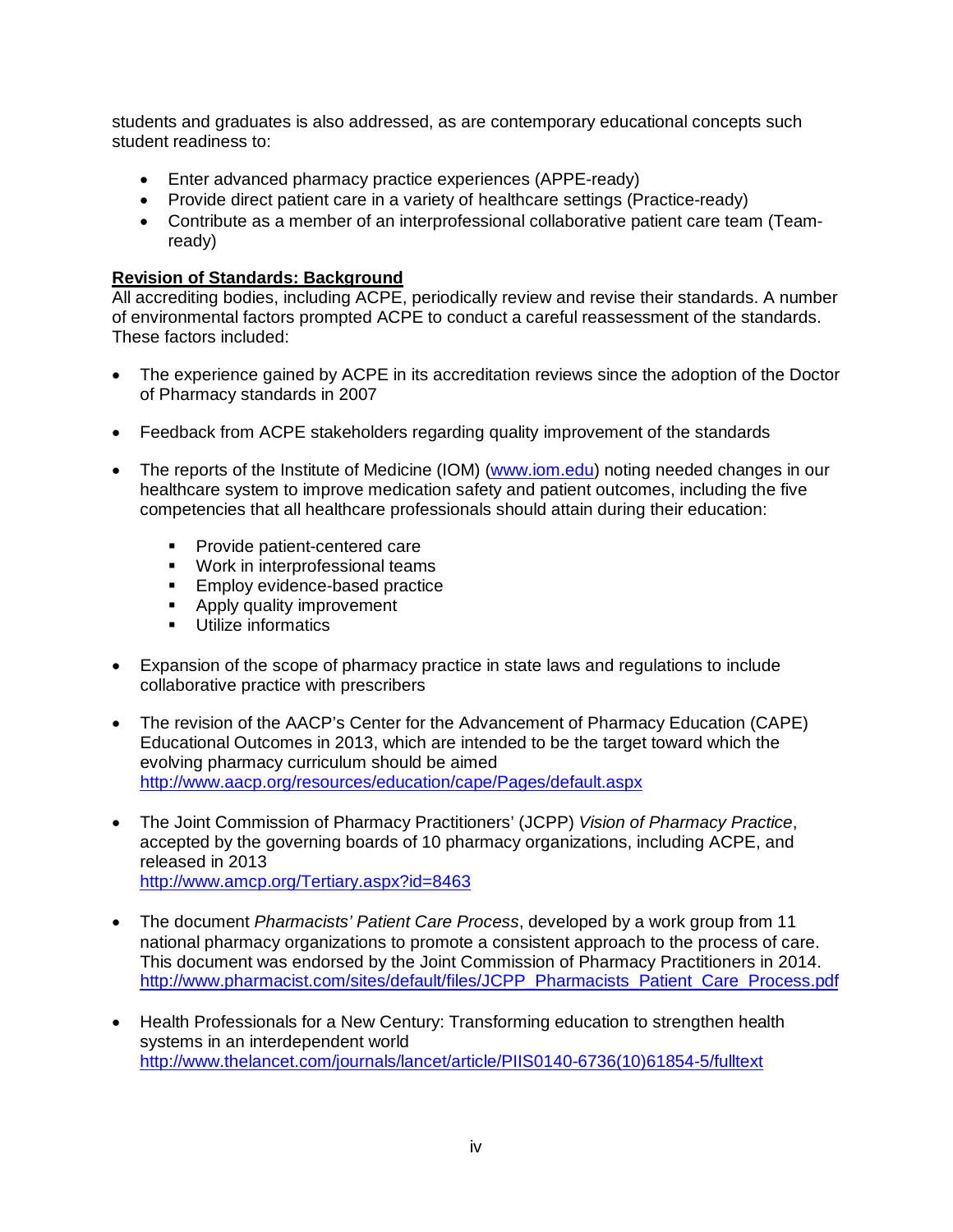- Core Competencies for Interprofessional Collaborative Practice <http://www.aacn.nche.edu/education-resources/ipecreport.pdf>
- Revised NAPLEX Competency Statements <http://www.nabp.net/programs/examination/naplex/naplex-blueprint>

## **Revision of Standards: Process Employed**

In January 2012, ACPE announced to its stakeholders (including pharmacy colleges and schools, professional pharmacy organizations, student pharmacist organizations, and other accrediting bodies) its intent to revise the Doctor of Pharmacy degree standards. Written comments were solicited from stakeholders, and many were received. In addition, a Web-based survey that allowed anonymous completion was distributed to all the college or school of pharmacy deans. ACPE also held a multi-stakeholder invitational conference in fall,  $2012<sup>1</sup>$  $2012<sup>1</sup>$  $2012<sup>1</sup>$  to discuss issues facing pharmacy practice and education. The results of the conference influenced the direction and content of these revised standards. The first draft of the revised standards was approved by the ACPE Board of Directors in January 2014 and distributed to ACPE stakeholders in February 2014. Subsequently, a series of open hearings was conducted at national pharmacy meetings. Another Web-based survey that allowed anonymous completion by stakeholders was conducted during 2014, and an extensive review of the draft standards was completed by an advisory group from various sections of the academic and practice communities. The ACPE Board of Directors approved the revised standards on **January 21–25, 2015** with an effective date of **July 1, 2016**. The new standards will be referred to as "Standards 2016." Colleges and schools being evaluated by ACPE beginning in the fall of 2016 must comply with the new standards.

## **Revision of Standards: What's Different?**

- *Format –* The standards revision process yielded two distinct documents: *Standards* and *Guidance.* The *Standards* document includes the 25 standards, required (key) elements, assessment elements, and required documentation for each individual standard. The *Guidance* document was developed to support colleges' and schools' efforts to enhance the quality of their PharmD programs and includes suggested strategies, additional examples of compliance evidence, and other important information to facilitate meeting standards. ACPE expects programs to be in compliance with all elements outlined in the *Standards* document and to use the information within the *Guidance* document to improve the quality of their programs. In other words, the *Standards* document contains required elements that all accredited Doctor of Pharmacy programs must meet, while the *Guidance* document contains clarifying statements and suggested strategies for improvement.
- *Philosophy and Emphasis* Based on stakeholder feedback, the Standards have been refined to ensure that graduating students are "practice-ready" and "team-ready," that is, prepared to directly contribute to patient care working in collaboration with other healthcare providers. The revision has also placed greater emphasis on critical educational outcomes identified by CAPE and the assessment of the level of student

<span id="page-5-0"></span><sup>&</sup>lt;sup>1</sup> Zellmer WA, Vlasses PH, Beardsley RS. Summary of the ACPE Consensus Conference on Advancing Quality in Pharmacy Education. Am J Pharm Educ. 2013; 77, 3, Article 44.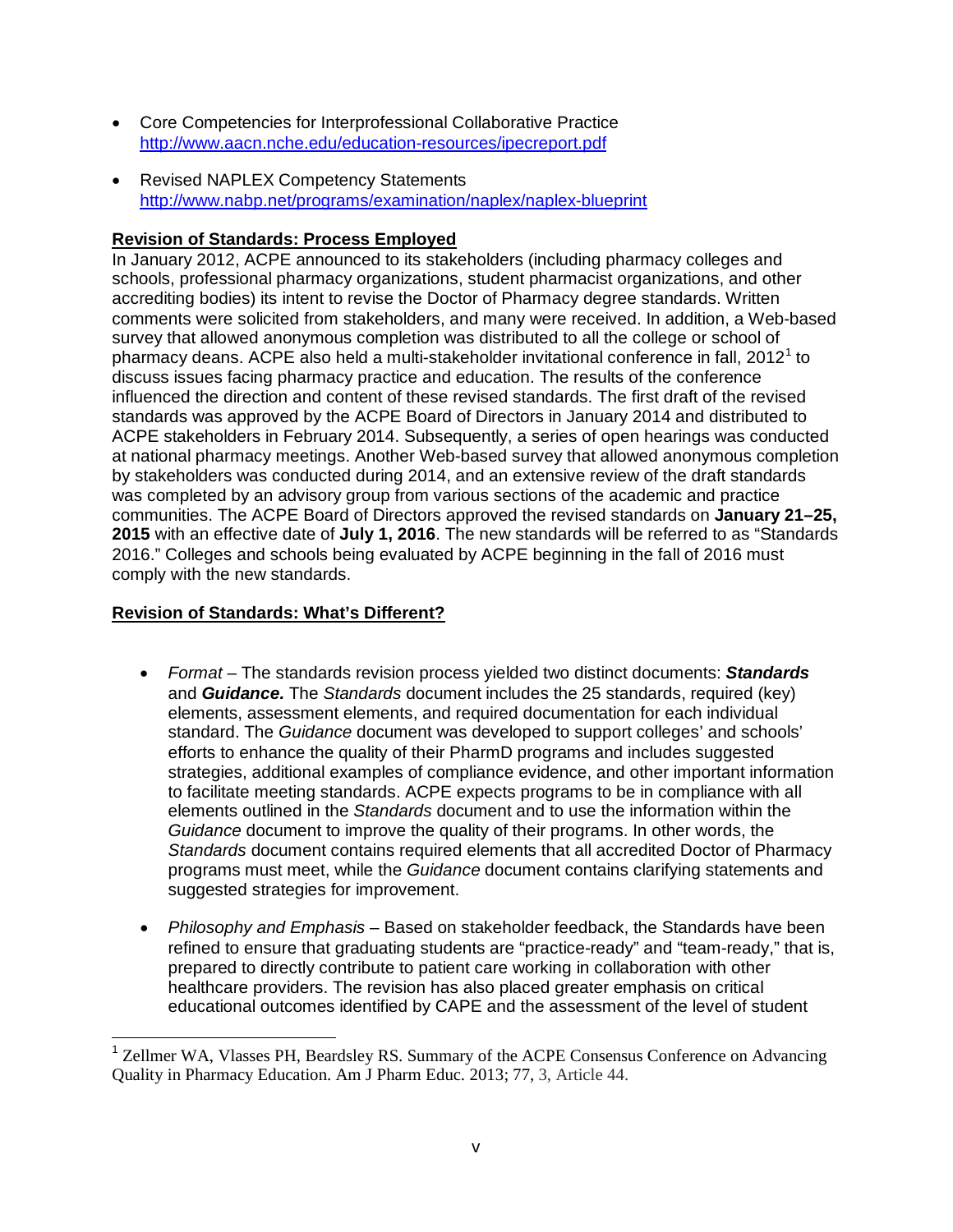achievement of these outcomes. The Standards focus on the (1) development of students' professional knowledge, skills, abilities, behaviors, and attitudes, including scientific foundation, knowledge application, and practice competencies, (2) the manner in which programs assess students' acquisition of knowledge and application of knowledge to practice, (3) mastery of skills and achievement of competencies, and (4) the importance of both curricular and co-curricular experiences in advancing the professional development of students. Throughout the revision process, ACPE has focused on addressing the environmental factors noted above in *Revision of Standards: Background.*

- *Importance of Assessment* Based on feedback from the academy and other stakeholders, the new Standards emphasize assessment as a means of improving the quality of pharmacy education. Having valid and reliable assessment mechanisms in place will provide additional insights to programs regarding their strengths and deficiencies. Throughout the Standards, terms such as "adequate," "sufficient," and "appropriate" appear in several areas. Programs are expected to utilize assessment outcome data to determine if the available resources are adequate, sufficient, etc. to allow for compliance with the Standards.
- *Organization of Standards* Although, at a minimum, the Standards address the same critical areas as in previous versions, they have been restructured, simplified, and clarified. The Standards are organized into three major sections (Educational Outcomes; Structure and Process to Promote Achievement of Educational Outcomes; and Assessment). The Structure and Process section is further organized into four subsections: (1) Planning and Organization, (2) Educational Program for the Doctor of Pharmacy Degree, (3) Students, and (4) Resources. In the third section, Standards 24 and 25 list the assessment elements for Educational Outcomes and Structure and Process, respectively. Standards and Key Elements are phrased as declarative statements describing the various attributes of an accredited Doctor of Pharmacy program. Programs not meeting the expectations and requirements outlined within these statements will be out of compliance with the Standards. Standards annotated with an asterisk (\*) are appropriate for new program initiatives and alternate pathways to degree completion, such as an accelerated curriculum, geographically dispersed campuses, online or distance-learning-based programs, and other educational innovations. Three appendices are included within the Standards. Appendix 1 is a revision of the former Appendix B in Standards 2007 and describes the required elements of the didactic component of the PharmD curriculum. Appendix 2 (formerly Appendix C in Standards 2007) describes the expectations of the experiential learning component of the curriculum. Appendix 3 outlines the documentation needed for the Standards and Key Elements.
- *Organization of Guidance* Materials are provided in this document to help colleges and schools of pharmacy: (1) understand the breadth and scope of issues underlying the achievement of each standard and (2) achieve academic program enhancement. Suggested strategies for quality improvement are based on evidence gleaned from the literature and/or the evaluation of successful programs.
- *Innovation* Colleges or schools may choose avenues other than those suggested in the guidance document to achieve compliance with the Standards. In all cases, however, ACPE requires evidence that standards are being met.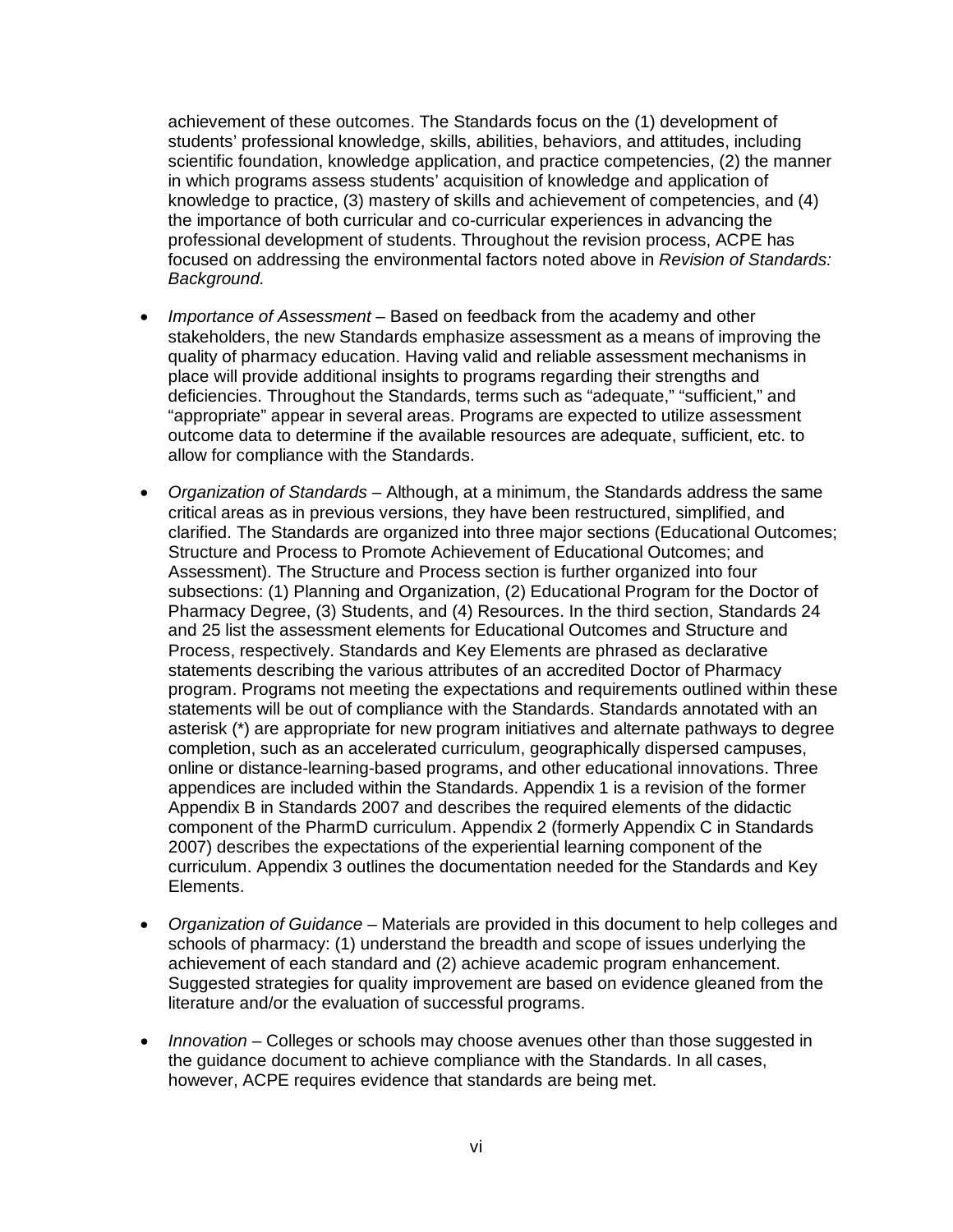• *Style* – The Chicago Manual of Style, 15<sup>th</sup> Edition, Chicago: The University of Chicago Press, 2003, was used in the preparation of the standards and guidelines.

### **Summary**

<span id="page-7-0"></span>ACPE looks forward to working with colleges and schools of pharmacy during the transition to the revised professional degree program Standards. Through its strategic plan, ACPE will also be investigating opportunities for better and more standardized ways to evaluate the achievement of the Standards, including the identification of valid outcome measures to be monitored across all accredited programs. In addition, ACPE will be improving its policies and procedures to allow for greater standardization, consistency, efficiency, and effectiveness in its accreditation activities and evaluations. Feedback from ACPE stakeholders is always invited and valued.

> **ACPE Board of Directors and Staff January 25, 2015**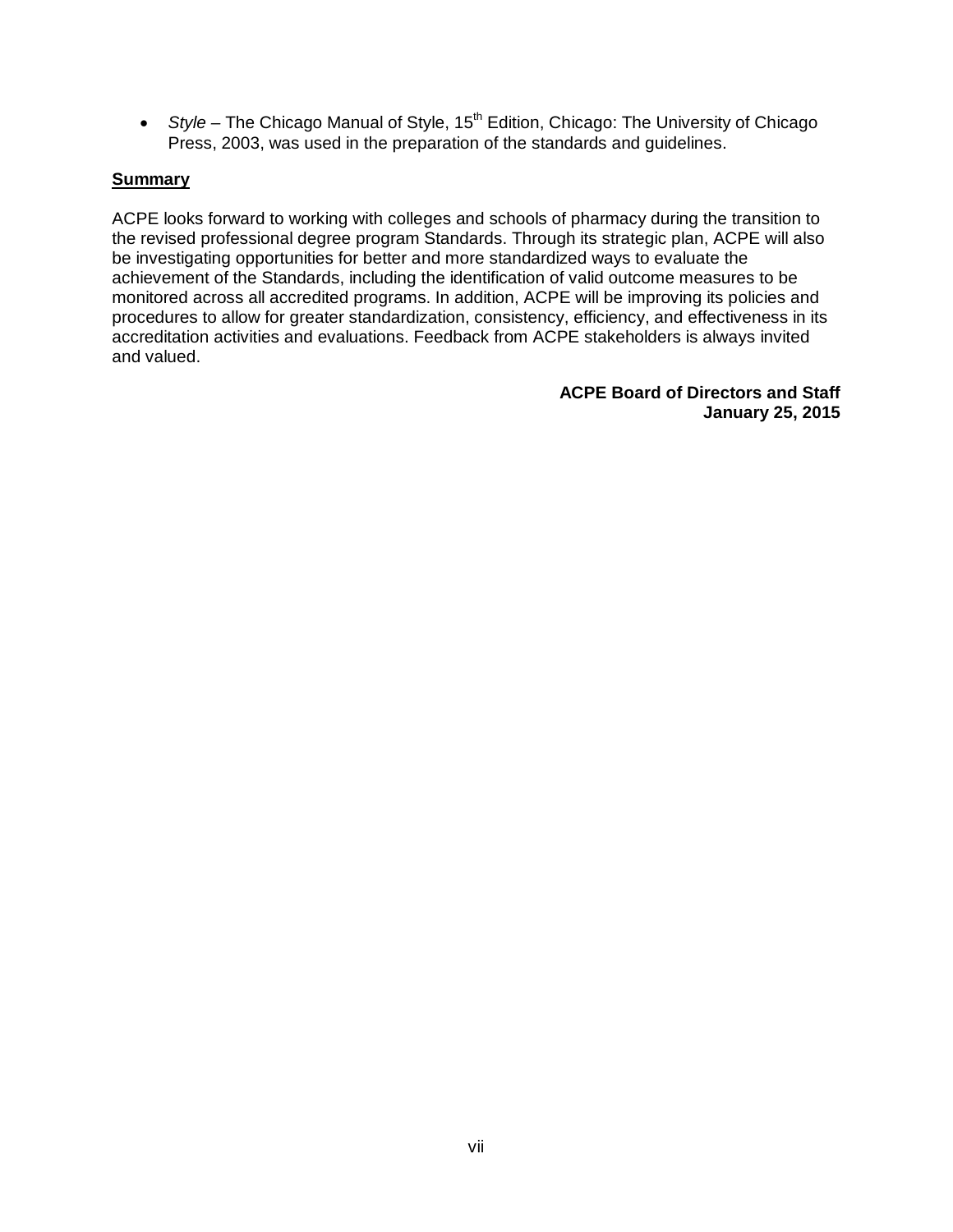# *STANDARDS AND KEY ELEMENTS*

## **SECTION I: EDUCATIONAL OUTCOMES**

The educational outcomes<sup>[2](#page-5-0)</sup> described herein have been deemed essential to the contemporary practice of pharmacy in a healthcare environment that demands interprofessional collaboration and professional accountability for holistic patient well-being.

## **Standard 1: Foundational Knowledge**

The professional program leading to the Doctor of Pharmacy degree (hereinafter "the program") develops in the graduate the knowledge, skills, abilities, behaviors, and attitudes necessary to apply the foundational sciences to the provision of patient-centered care.

## **Key Element:**

**1.1. Foundational knowledge** – The graduate is able to develop, integrate, and apply knowledge from the foundational sciences (i.e., biomedical, pharmaceutical, social/behavioral/administrative, and clinical sciences) to evaluate the scientific literature, explain drug action, solve therapeutic problems, and advance population health and patient-centered care.

## **Standard 2: Essentials for Practice and Care**

The program imparts to the graduate the knowledge, skills, abilities, behaviors, and attitudes necessary to provide patient-centered care, manage medication use systems, promote health and wellness, and describe the influence of population-based care on patient-centered care.

### **Key Elements:**

**2.1. Patient-centered care** – The graduate is able to provide patient-centered care as the medication expert (collect and interpret evidence, prioritize, formulate assessments and recommendations, implement, monitor and adjust plans, and document activities).

**2.2. Medication use systems management** – The graduate is able to manage patient healthcare needs using human, financial, technological, and physical resources to optimize the safety and efficacy of medication use systems.

**2.3. Health and wellness** – The graduate is able to design prevention, intervention, and educational strategies for individuals and communities to manage chronic disease and improve health and wellness.

**2.4. Population-based care** – The graduate is able to describe how population-based care influences patient-centered care and the development of practice guidelines and evidence-based best practices.

<span id="page-8-0"></span><sup>&</sup>lt;sup>2</sup> Adapted from the American Association of Colleges of Pharmacy's Center for the Advancement of Pharmacy Education (CAPE) Educational Outcomes, 2013.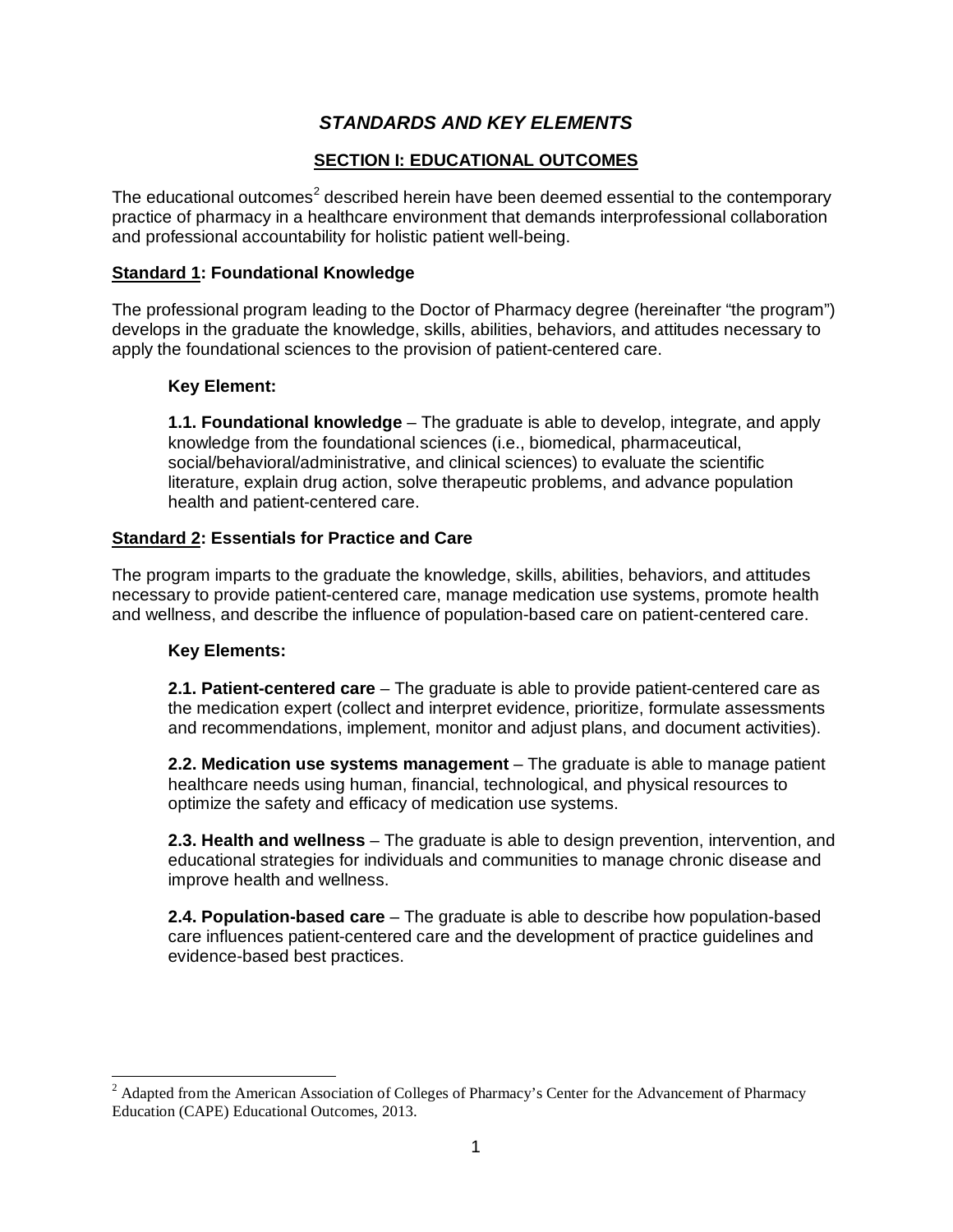## **Standard 3: Approach to Practice and Care**

The program imparts to the graduate the knowledge, skills, abilities, behaviors, and attitudes necessary to solve problems; educate, advocate, and collaborate, working with a broad range of people; recognize social determinants of health; and effectively communicate verbally and nonverbally.

#### **Key Elements:**

**3.1. Problem solving** – The graduate is able to identify problems; explore and prioritize potential strategies; and design, implement, and evaluate a viable solution.

**3.2. Education** – The graduate is able to educate all audiences by determining the most effective and enduring ways to impart information and assess learning.

**3.3. Patient advocacy** – The graduate is able to represent the patient's best interests.

**3.4. Interprofessional collaboration** – The graduate is able to actively participate and engage as a healthcare team member by demonstrating mutual respect, understanding, and values to meet patient care needs.

**3.5. Cultural sensitivity** – The graduate is able to recognize social determinants of health to diminish disparities and inequities in access to quality care.

**3.6. Communication** – The graduate is able to effectively communicate verbally and nonverbally when interacting with individuals, groups, and organizations.

### **Standard 4: Personal and Professional Development**

The program imparts to the graduate the knowledge, skills, abilities, behaviors, and attitudes necessary to demonstrate self-awareness, leadership, innovation and entrepreneurship, and professionalism.

### **Key Elements:**

**4.1. Self-awareness** – The graduate is able to examine and reflect on personal knowledge, skills, abilities, beliefs, biases, motivation, and emotions that could enhance or limit personal and professional growth.

**4.2. Leadership** – The graduate is able to demonstrate responsibility for creating and achieving shared goals, regardless of position.

**4.3. Innovation and entrepreneurship** – The graduate is able to engage in innovative activities by using creative thinking to envision better ways of accomplishing professional goals.

**4.4. Professionalism** – The graduate is able to exhibit behaviors and values that are consistent with the trust given to the profession by patients, other healthcare providers, and society.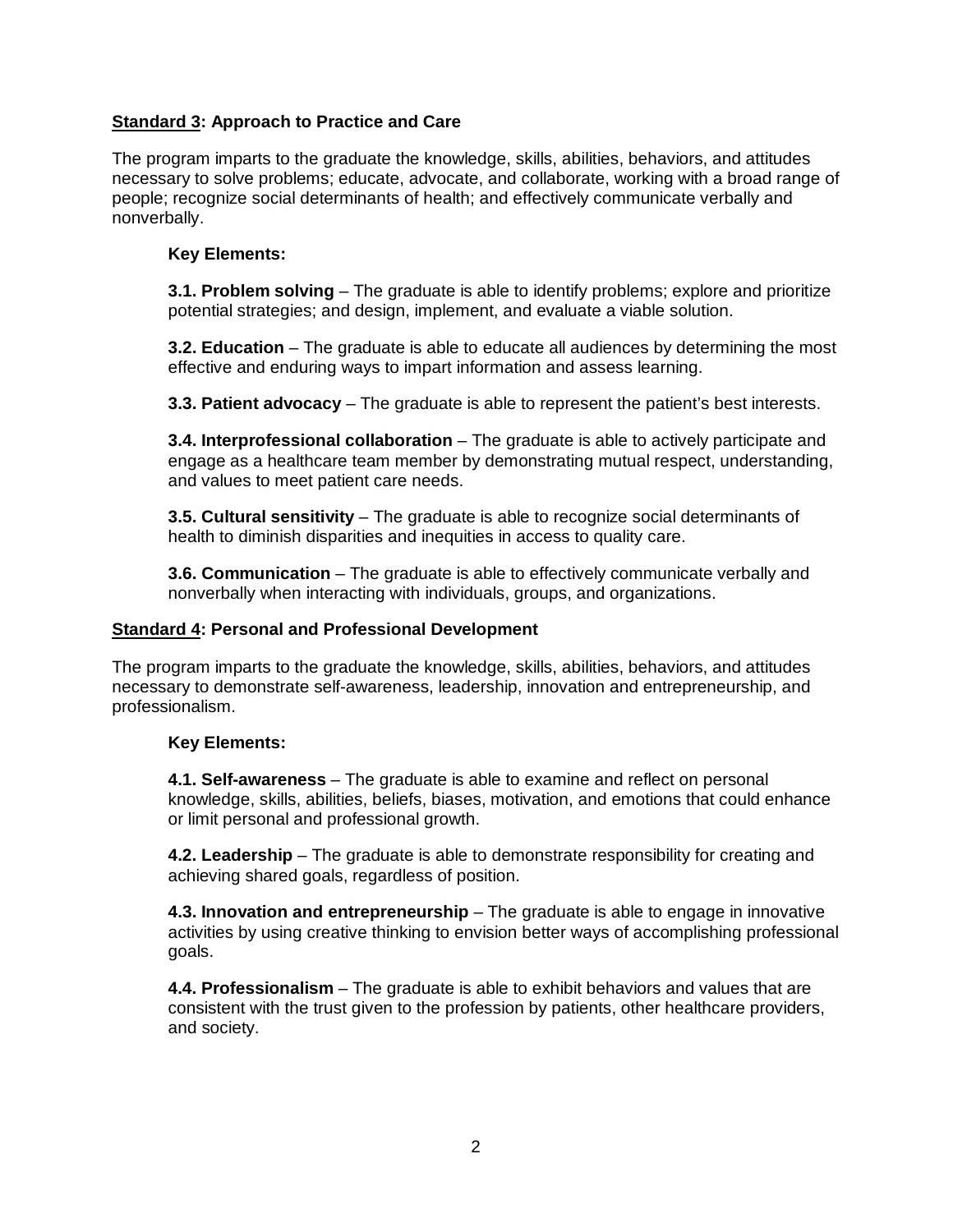### **SECTION II: STRUCTURE AND PROCESS TO PROMOTE ACHIEVEMENT OF EDUCATIONAL OUTCOMES**

The Educational Outcomes articulated in Section I can only be fully achieved in an academic culture purposely designed to nurture learners and to support the administrators, faculty, preceptors, and staff who mentor them. The standards in Section II describe essential structures and processes that provide the organizational stability and potential for advancement critical to continuous quality improvement in pharmacy education.

### **Subsection IIA: Planning and Organization**

## **Standard 5: Eligibility and Reporting Requirements**

The program meets all stated degree-granting eligibility and reporting requirements.

#### **Key Elements**:

**5.1. Autonomy** – The academic unit offering the Doctor of Pharmacy program is an autonomous unit organized as a college or school of pharmacy (within a university or as an independent entity). This includes autonomy to manage the professional program within stated policies and procedures, as well as applicable state and federal regulations.

**5.2. Legal empowerment** – The college or school is legally empowered to offer and award the Doctor of Pharmacy degree.

**5.3. Dean's leadership** – The college or school is led by a dean, who serves as the chief administrative and academic officer of the college or school and is responsible for ensuring that all accreditation requirements of ACPE are met.

**5.4. Regional/institutional accreditation** – The institution housing the college or school, or the independent college or school, has (or, in the case of new programs, is seeking) full accreditation by a regional/institutional accreditation agency recognized by the U.S. Department of Education.

**5.5. Regional/institutional accreditation actions** – The college or school reports to ACPE within 30 days any issue identified in regional/institutional accreditation actions that may have a negative impact on the quality of the professional degree program and compliance with ACPE standards.

**5.6. Substantive change** – The dean promptly reports substantive changes in organizational structure and/or processes (including financial factors) to ACPE for the purpose of evaluation of their impact on programmatic quality.

### **Standard 6: College or School Vision, Mission, and Goals**

The college or school publishes statements of its vision, mission, and goals.

### **Key Elements:**

**6.1. College or school vision and mission** – These statements are compatible with the vision and mission of the university in which the college or school operates.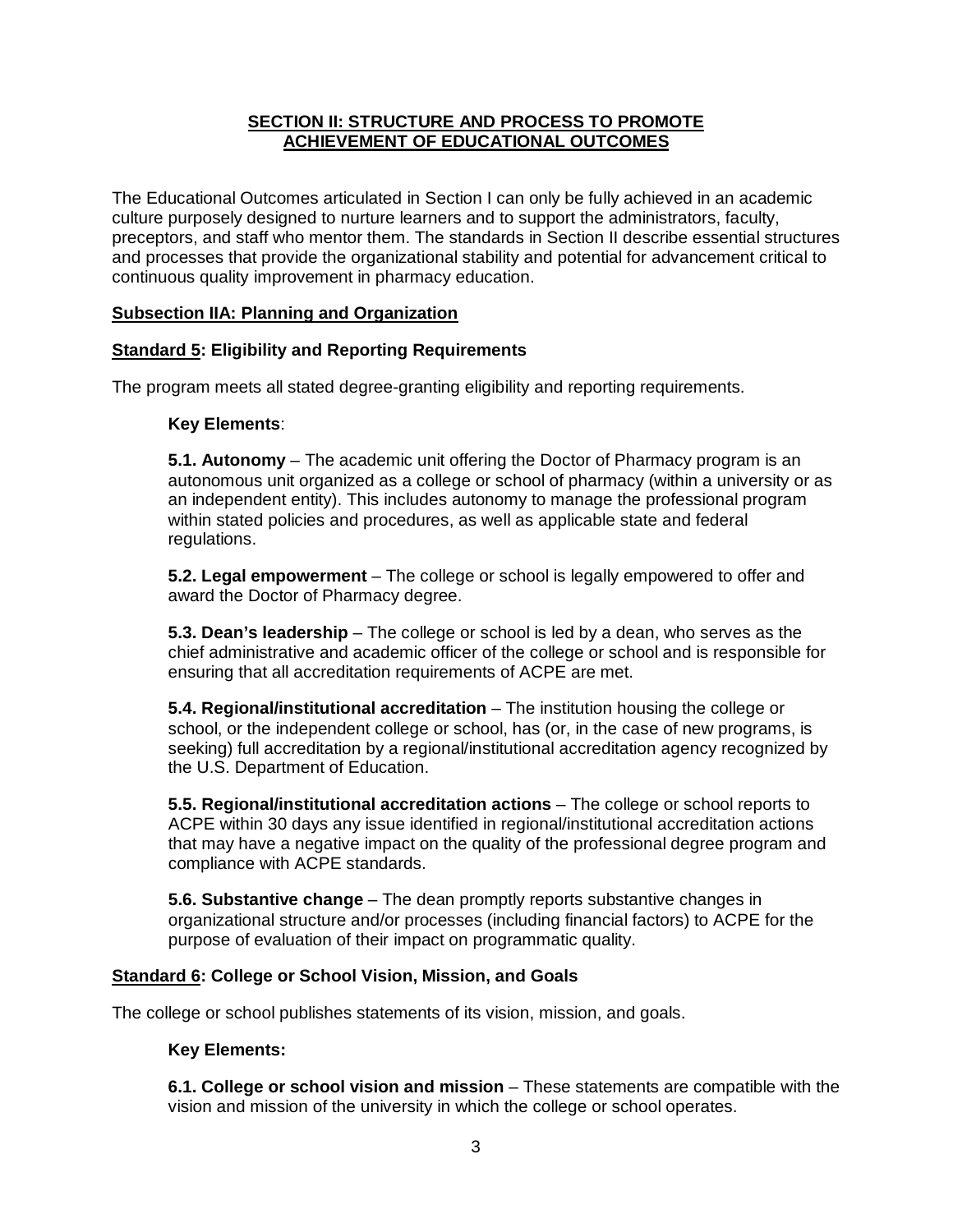**6.2. Commitment to educational outcomes** – The mission statement is consistent with a commitment to the achievement of the Educational Outcomes (Standards 1–4).

**6.3. Education, scholarship, service, and practice –** The statements address the college or school's commitment to professional education, research and scholarship, professional and community service, pharmacy practice, and continuing professional development.

**6.4. Consistency of initiatives** – All program initiatives are consistent with the college or school's vision, mission, and goals.

**6.5. Subunit goals and objectives alignment** – If the college or school organizes its faculty into subunits, the subunit goals are aligned with those of the college or school.

#### **Standard 7: Strategic Plan**

The college or school develops, utilizes, assesses, and revises on an ongoing basis a strategic plan that includes tactics to advance its vision, mission, and goals.

#### **Key Elements**:

**7.1. Inclusive process** – The strategic plan is developed through an inclusive process, including faculty, staff, students, preceptors, practitioners, and other relevant constituents, and is disseminated in summary form to key stakeholders.

**7.2. Appropriate resources** – Elements within the strategic plan are appropriately resourced and have the support of the university administration as needed for implementation.

**7.3. Substantive change planning** – Substantive programmatic changes contemplated by the college or school are linked to its ongoing strategic planning process.

#### **Standard 8: Organization and Governance**

The college or school is organized and staffed to advance its vision and facilitate the accomplishment of its mission and goals.

#### **Key Elements:**

**8.1. Leadership collaboration** – University leadership and the college or school dean collaborate to advance the program's vision and mission and to meet ACPE accreditation standards. The dean has direct access to the university administrator(s) with ultimate responsibility for the program.

**8.2. Qualified dean** – The dean is qualified to provide leadership in pharmacy professional education and practice, research and scholarship, and professional and community service.

**8.3. Qualified administrative team** – The dean and other college or school administrative leaders have credentials and experience that have prepared them for their respective roles and collectively have the needed backgrounds to effectively manage the educational program.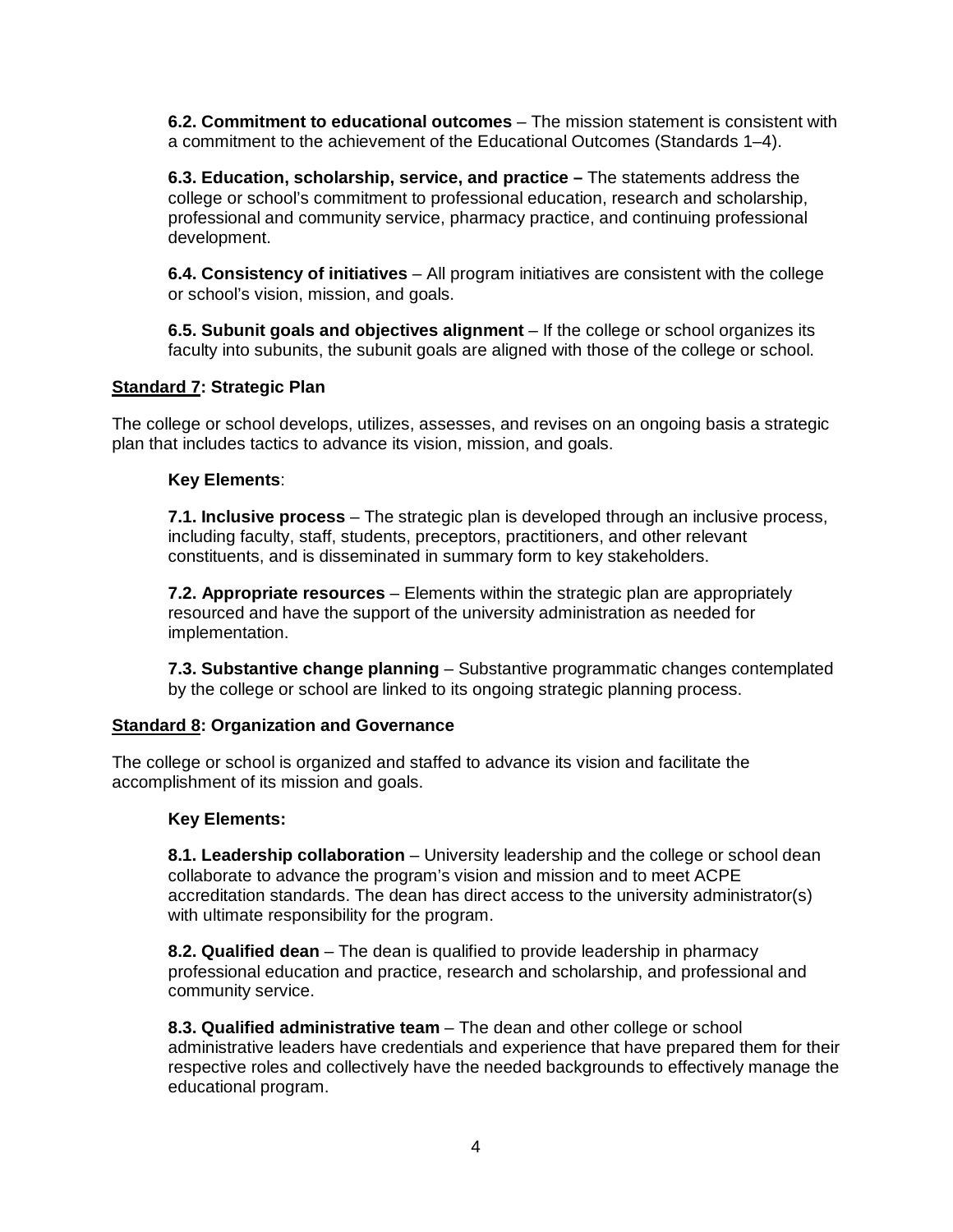**8.4. Dean's other substantial administrative responsibilities** – If the dean is assigned other substantial administrative responsibilities, the university ensures adequate resources to support the effective administration of the affairs of the college or school.

**8.5. Authority, collegiality, and resources** – The college or school administration has defined lines of authority and responsibility, fosters organizational unit collegiality and effectiveness, and allocates resources appropriately.

**8.6. College or school participation in university governance** – College or school administrators and faculty are effectively represented in the governance of the university, in accordance with its policies and procedures.

**8.7. Faculty participation in college or school governance** – The college or school uses updated, published documents, such as bylaws, policies, and procedures, to ensure faculty participation in the governance of the college or school.

**8.8. Systems failures** – The college or school has comprehensive policies and procedures that address potential systems failures, including technical, administrative, and curricular failures.

**8.9. Alternate pathway equitability**\* – The college or school ensures that any alternative pathways to the Doctor of Pharmacy degree are equitably resourced and integrated into the college or school's regular administrative structures, policies, and procedures, including planning, oversight, and evaluation.

#### **Standard 9: Organizational Culture**

The college or school provides an environment and culture that promotes self-directed lifelong learning, professional behavior, leadership, collegial relationships, and collaboration within and across academic units, disciplines, and professions.

### **Key Elements**:

**9.1. Leadership and professionalism** – The college or school demonstrates a commitment to developing professionalism and to fostering leadership in administrators, faculty, preceptors, staff, and students. Faculty and preceptors serve as mentors and positive role models for students.

**9.2. Behaviors** – The college or school has policies that define expected behaviors for administrators, faculty, preceptors, staff, and students, along with consequences for deviation from those behaviors.

**9.3. Culture of collaboration** – The college or school develops and fosters a culture of collaboration within subunits of the college or school, as well as within and outside the university, to advance its vision, mission, and goals, and to support the profession.

#### **Subsection IIB: Educational Program for the Doctor of Pharmacy Degree**

### **Standard 10: Curriculum Design, Delivery, and Oversight**

The curriculum is designed, delivered, and monitored by faculty to ensure breadth and depth of requisite knowledge and skills, the maturation of professional attitudes and behaviors, and the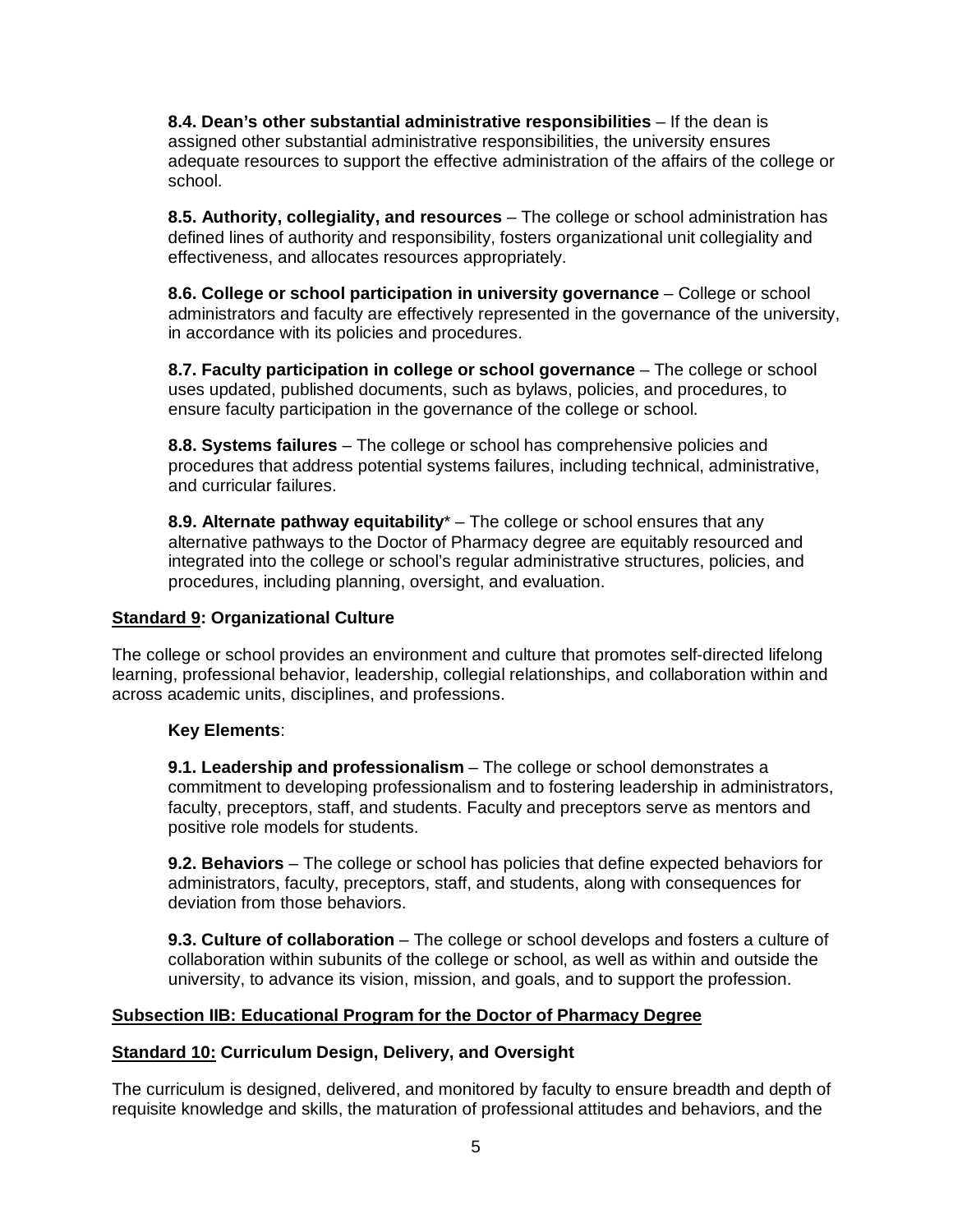opportunity to explore professional areas of interest. The curriculum also emphasizes active learning pedagogy, content integration, knowledge acquisition, skill development, and the application of knowledge and skills to therapeutic decision-making.

### **Key Elements**:

**10.1. Program duration** – The professional curriculum is a minimum of four academic years of full-time study or the equivalent.

**10.2. Curricular oversight** – Curricular oversight involves collaboration between faculty and administration. The body/bodies charged with curricular oversight: (1) are representative of the faculty at large, (2) include student representation, (3) effectively communicate and coordinate efforts with body/bodies responsible for curricular assessment, and (4) are adequately resourced to ensure and continually advance curricular quality.

**10.3. Knowledge application** – Curricular expectations build on a pre-professional foundation of scientific and liberal studies. The professional curriculum is organized to allow for the logical building of a sound scientific and clinical knowledge base that culminates in the demonstrated ability of learners to apply knowledge to practice.

**10.4. Skill development** – The curriculum is rigorous, contemporary, and intentionally sequenced to promote integration and reinforcement of content and the demonstration of competency in skills required to achieve the Educational Outcomes articulated in Section I.

**10.5. Professional attitudes and behaviors development** – The curriculum inculcates professional attitudes and behaviors leading to personal and professional maturity consistent with the Oath of the Pharmacist.

**10.6. Faculty and preceptor credentials/expertise** – All courses in the curriculum are taught by individuals with academic credentials and expertise that are explicitly linked to their teaching responsibilities.

**10.7. Content breadth and depth** – Programs document, through mapping or other comparable methods, the breadth and depth of exposure to curricular content areas deemed essential to pharmacy education at the doctoral level (Appendices 1 and 2).

**10.8. Pharmacists' Patient Care Process** – The curriculum prepares students to provide patient-centered collaborative care as described in the *Pharmacists' Patient Care Process* model endorsed by the Joint Commission of Pharmacy Practitioners.

**10.9. Electives** – Time is reserved within the core curriculum for elective didactic and experiential education courses that permit exploration of and/or advanced study in areas of professional interest.

**10.10. Feedback** – The curriculum allows for timely, formative performance feedback to students in both didactic and experiential education courses. Students are also provided the opportunity to give formative and/or summative feedback to faculty, including preceptors, on their perceptions of teaching/learning effectiveness.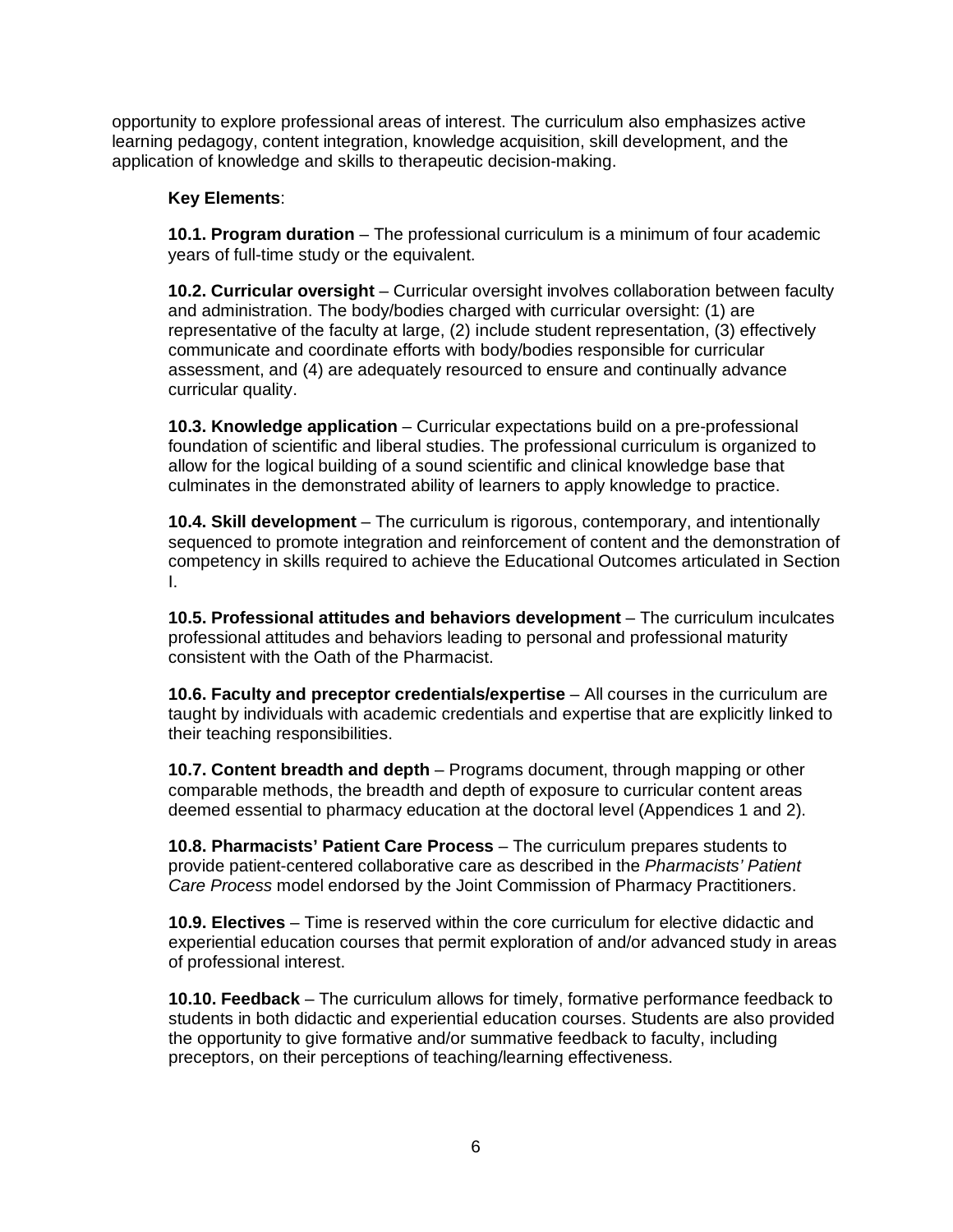**10.11. Curriculum review and quality assurance** – Curriculum design, delivery, and sequencing are regularly reviewed and, when appropriate, revised by program faculty to ensure optimal achievement of educational outcomes with reasonable student workload expectations.

**10.12. Teaching and learning methods** – The didactic curriculum is delivered via teaching/learning methods that: (1) facilitate achievement of learning outcomes, (2) actively engage learners, (3) promote student responsibility for self-directed learning, (4) foster collaborative learning, and (5) are appropriate for the student population (i.e., campus-based vs. distance-based).

**10.13. Diverse learners** – The didactic curriculum incorporates teaching techniques and strategies that address the diverse learning needs of students.

**10.14. Course syllabi** – Syllabi for didactic and experiential education courses, developed and updated through a faculty-approved process, contain information that supports curricular quality assurance assessment.

**10.15. Experiential quality assurance** – A quality assurance procedure for all pharmacy practice experiences is established and implemented to: (1) facilitate achievement of stated course expectations, (2) standardize key components of experiences across all sites offering the same experiential course, and (3) promote consistent assessment of student performance.

**10.16. Remuneration/employment** – Students do not receive payment for participating in curricular pharmacy practice experiences, nor are they placed in the specific practice area within a pharmacy practice site where they are currently employed. $3$ 

**10.17. Academic integrity**\* – To ensure the credibility of the degree awarded, the validity of individual student assessments, and the integrity of student work, the college or school ensures that assignments and examinations take place under circumstances that minimize opportunities for academic misconduct. The college or school ensures the correct identity of all students (including distance students) completing proctored assessments.

## **Standard 11: Interprofessional Education (IPE)**

The curriculum prepares all students to provide entry-level, patient-centered care in a variety of practice settings as a contributing member of an interprofessional team. In the aggregate, team exposure includes prescribers as well as other healthcare professionals.

### **Key Elements**:

**11.1. Interprofessional team dynamics** – All students demonstrate competence in interprofessional team dynamics, including articulating the values and ethics that underpin interprofessional practice, engaging in effective interprofessional communication, including conflict resolution and documentation skills, and honoring interprofessional roles and responsibilities. Interprofessional team dynamics are

<span id="page-14-0"></span> $3$  A professional degree program in an institution that meets the definition of and has an institution-wide commitment to "cooperative education" (Cooperative Education and Internship Association; [http://www.ceiainc.org\)](http://www.ceiainc.org/) may apply to ACPE for a waiver of this requirement.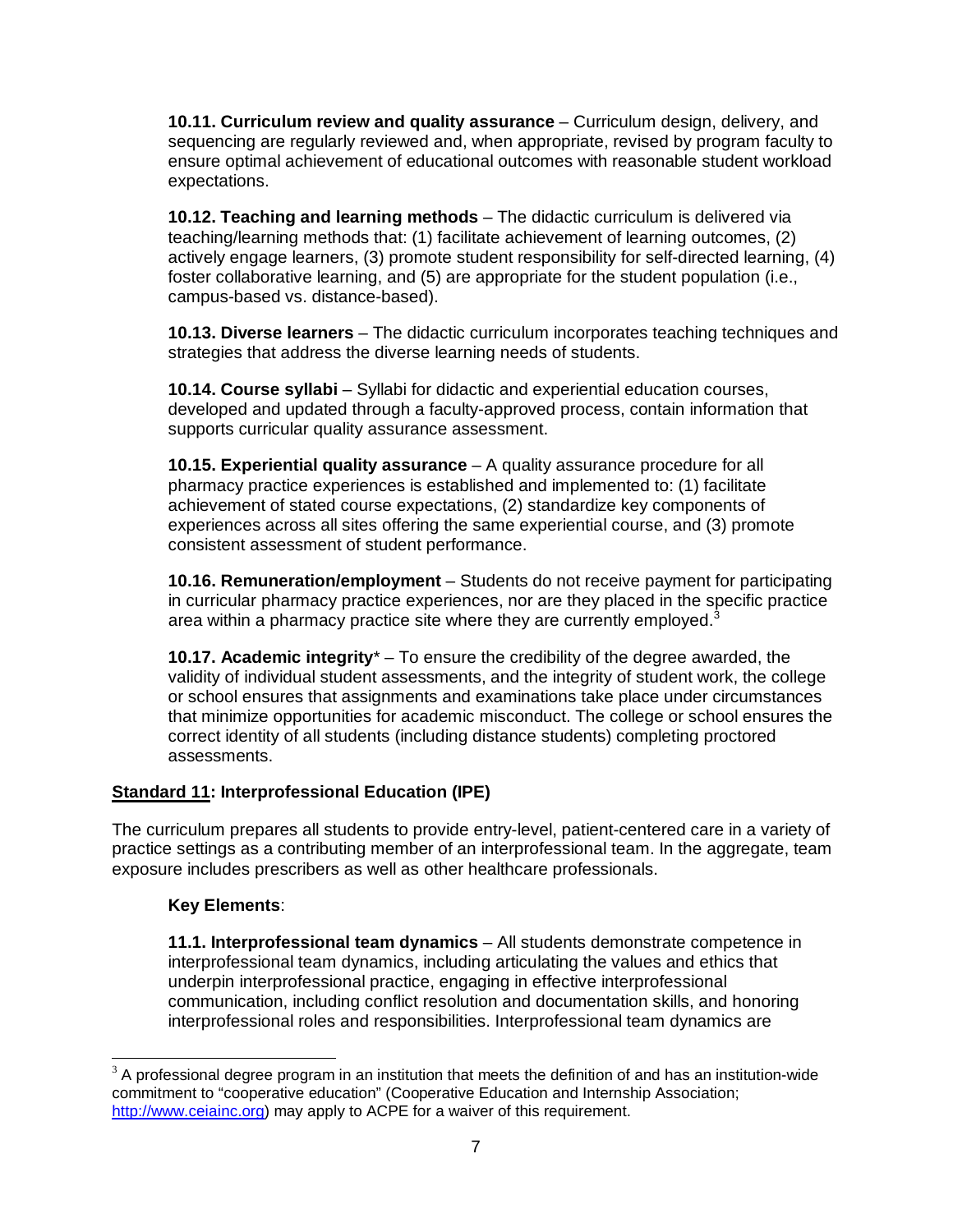introduced, reinforced, and practiced in the didactic and Introductory Pharmacy Practice Experience (IPPE) components of the curriculum, and competency is demonstrated in Advanced Pharmacy Practice Experience (APPE) practice settings.

**11.2. Interprofessional team education** – To advance collaboration and quality of patient care, the didactic and experiential curricula include opportunities for students to learn about, from, and with other members of the interprofessional healthcare team. Through interprofessional education activities, students gain an understanding of the abilities, competencies, and scope of practice of team members. Some, but not all, of these educational activities may be simulations.

**11.3. Interprofessional team practice** – All students competently participate as a healthcare team member in providing direct patient care and engaging in shared therapeutic decision-making. They participate in experiential educational activities with prescribers/student prescribers and other student/professional healthcare team members, including face-to-face interactions that are designed to advance interprofessional team effectiveness

## **Standard 12: Pre-Advanced Pharmacy Practice Experience (Pre-APPE) Curriculum**

The Pre-APPE curriculum provides a rigorous foundation in the biomedical, pharmaceutical, social/administrative/behavioral, and clinical sciences, incorporates Introductory Pharmacy Practice Experience (IPPE), and inculcates habits of self-directed lifelong learning to prepare students for Advanced Pharmacy Practice Experience (APPE).

## **Key Elements**:

**12.1. Didactic curriculum** – The didactic portion of the Pre-APPE curriculum includes rigorous instruction in all sciences that define the profession (see Appendix 1). Appropriate breadth and depth of instruction in these sciences is documented regardless of curricular model employed (e.g., blocked, integrated, traditional 'stand-alone' course structure, etc.).

**12.2. Development and maturation** – The Pre-APPE curriculum allows for the development and maturation of the knowledge, skills, abilities, attitudes, and behaviors that underpin the Educational Outcomes articulated in Standards 1–4 and within Appendices 1 and 2.

**12.3. Affective domain elements** – Curricular and, if needed, co-curricular activities and experiences are purposely developed and implemented to ensure an array of opportunities for students to document competency in the affective domain-related expectations of Standards 3 and 4. Co-curricular activities complement and advance the learning that occurs within the formal didactic and experiential curriculum.

**12.4. Care across the lifespan** – The Pre-APPE curriculum provides foundational knowledge and skills that allow for care across the patient's lifespan.

**12.5. IPPE expectations** – IPPEs expose students to common contemporary U.S. practice models, including interprofessional practice involving shared patient care decision-making, professional ethics and expected behaviors, and direct patient care activities. IPPEs are structured and sequenced to intentionally develop in students a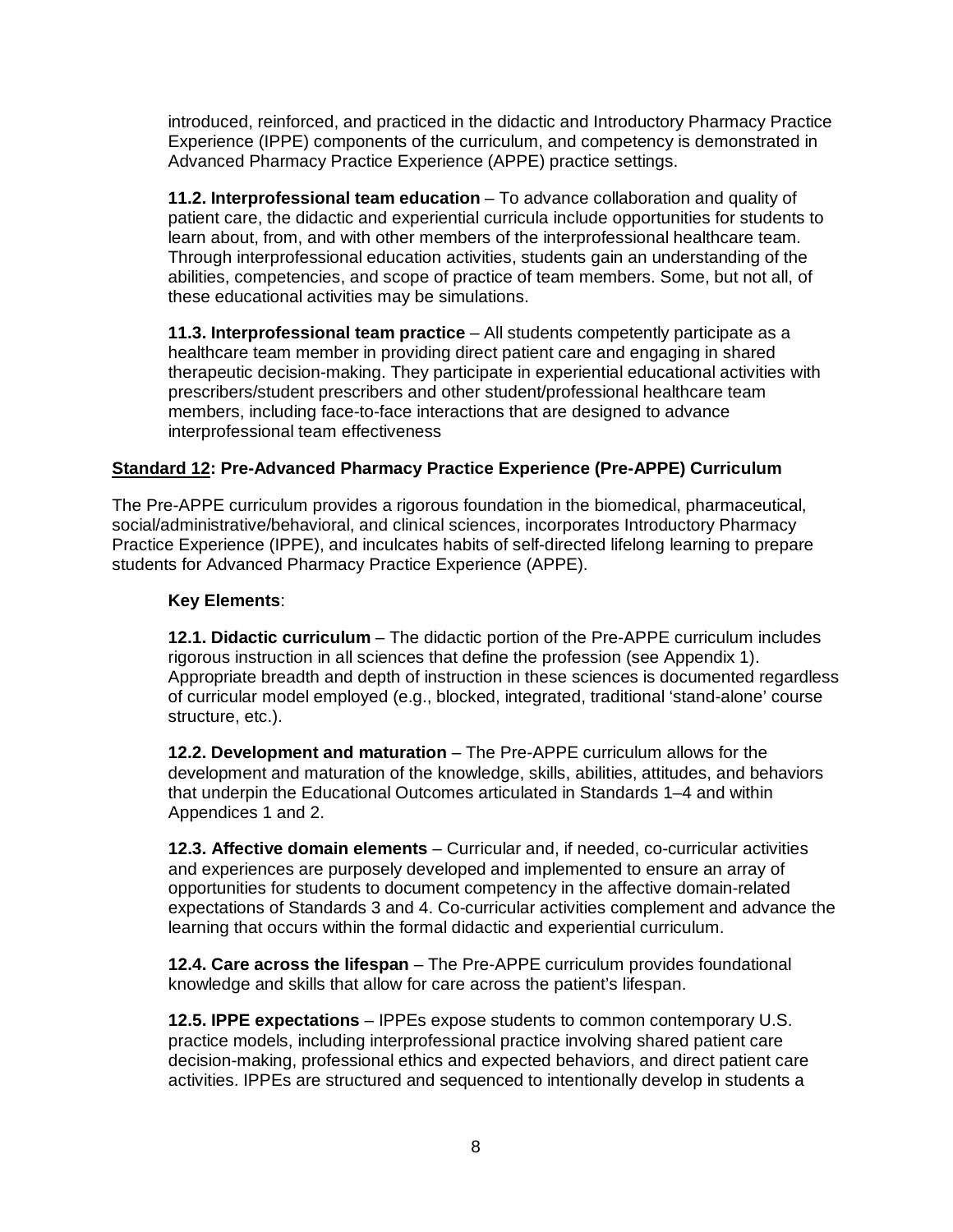clear understanding of what constitutes exemplary pharmacy practice in the U.S. prior to beginning APPE.

**12.6. IPPE duration** – IPPE totals no less than 300 clock hours of experience and is purposely integrated into the didactic curriculum. A minimum of 150 hours of IPPE are balanced between community and institutional health-system settings.

**12.7. Simulation for IPPE** – Simulated practice experiences (a maximum of 60 clock hours of the total 300 hours) may be used to mimic actual or realistic pharmacistdelivered patient care situations. However, simulation hours do not substitute for the 150 clock hours of required IPPE time in community and institutional health-system settings. Didactic instruction associated with the implementation of simulated practice experiences is not counted toward any portion of the 300 clock hour IPPE requirement.

### **Standard 13: Advanced Pharmacy Practice Experience (APPE) Curriculum**

A continuum of required and elective APPEs is of the scope, intensity, and duration required to support the achievement of the Educational Outcomes articulated in Standards 1–4 and within Appendix 2 to prepare practice-ready graduates. APPEs integrate, apply, reinforce, and advance the knowledge, skills, attitudes, abilities, and behaviors developed in the Pre-APPE curriculum and in co-curricular activities.

#### **Key Elements:**

**13.1. Patient care emphasis** – Collectively, APPEs emphasize continuity of care and incorporate acute, chronic, and wellness-promoting patient-care services in outpatient (community/ambulatory care) and inpatient (hospital/health system) settings.

**13.2. Diverse populations** – In the aggregate, APPEs expose students to diverse patient populations as related to age, gender, race/ethnicity, socioeconomic factors (e.g., rural/urban, poverty/affluence), and disease states)

**13.3. Interprofessional experiences** – In the aggregate, students gain in-depth experience in delivering direct patient care as part of an interprofessional team.

**13.4. APPE duration** – The curriculum includes no less than 36 weeks (1440 hours) of APPE. All students are exposed to a minimum of 160 hours in each required APPE area. The majority of APPE is focused on direct patient care.

**13.5. Timing** – APPEs follow successful completion of all IPPE and required didactic curricular content. Required capstone courses or activities that provide opportunity for additional professional growth and insight are allowed during or after completion of APPEs. These activities do not compromise the quality of the APPEs, nor count toward the required 1440 hours of APPE.

**13.6. Required APPE** – Required APPEs occur in four practice settings: (1) community pharmacy; (2) ambulatory patient care; (3) hospital/health system pharmacy; and (4) inpatient general medicine patient care.

**13.7. Elective APPE** – Elective APPEs are structured to give students the opportunity to: (1) mature professionally, (2) secure the breadth and depth of experiences needed to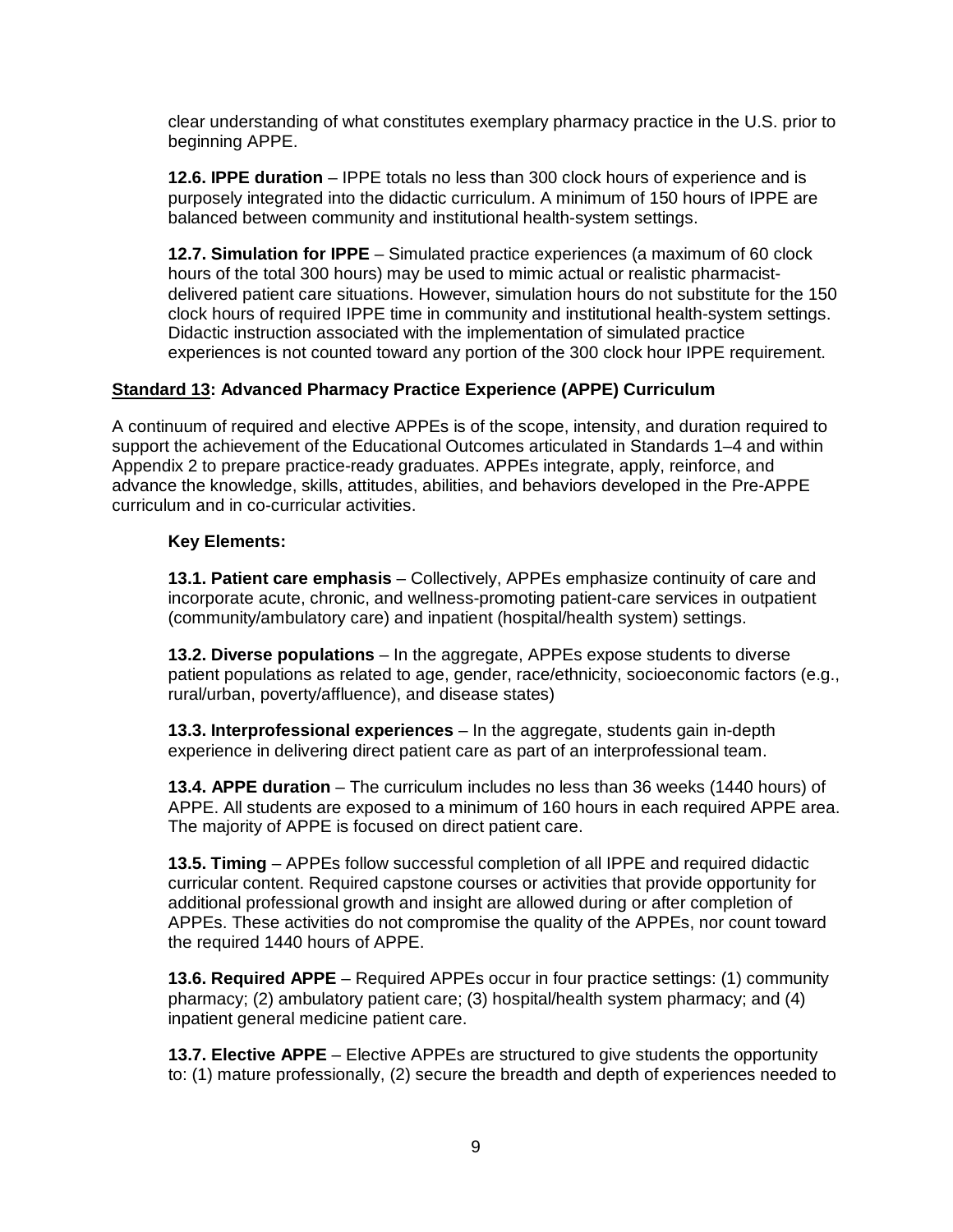achieve the Educational Outcomes articulated in Standards 1–4, and (3) explore various sectors of practice.

**13.8. Geographic restrictions** – Required APPEs are completed in the United States or its territories or possessions. All quality assurance expectations for U.S.-based experiential education courses apply to elective APPEs offered outside of the U.S.

#### **Subsection IIC: Students**

#### **Standard 14: Student Services**

The college or school has an appropriately staffed and resourced organizational element dedicated to providing a comprehensive range of services that promote student success and well-being.

#### **Key Elements**:

**14.1. FERPA** – The college or school has an ordered, accurate, and secure system of student records in compliance with the Family Educational Rights and Privacy Act (FERPA). Student services personnel and faculty are knowledgeable regarding FERPA law and its practices.

**14.2. Financial aid** – The college or school provides students with financial aid information and guidance by appropriately trained personnel.

**14.3. Healthcare** – The college or school offers students access to adequate health and counseling services. Appropriate immunization standards are established, along with the means to ensure that such standards are satisfied.

**14.4. Advising** – The college or school provides academic advising, curricular and career-pathway counseling, and information on post-graduate education and training opportunities adequate to meet the needs of its students.

**14.5. Nondiscrimination** – The college or school establishes and implements student service policies that ensure nondiscrimination as defined by state and federal laws and regulations.

**14.6. Disability accommodation** – The college or school provides accommodations to students with documented disabilities that are determined by the university Disability Office (or equivalent) to be reasonable, and provides support to faculty in accommodating disabled students.

**14.7. Student services access**\* – The college or school offering multiple professional degree programs (e.g., PharmD/MPH) or pathways (campus and distance pathways) ensures that all students have equitable access to a comparable system of individualized student services (e.g., tutorial support, faculty advising, counseling, etc.).

### **Standard 15: Academic Environment**

The college or school develops, implements, and assesses its policies and procedures that promote student success and well-being.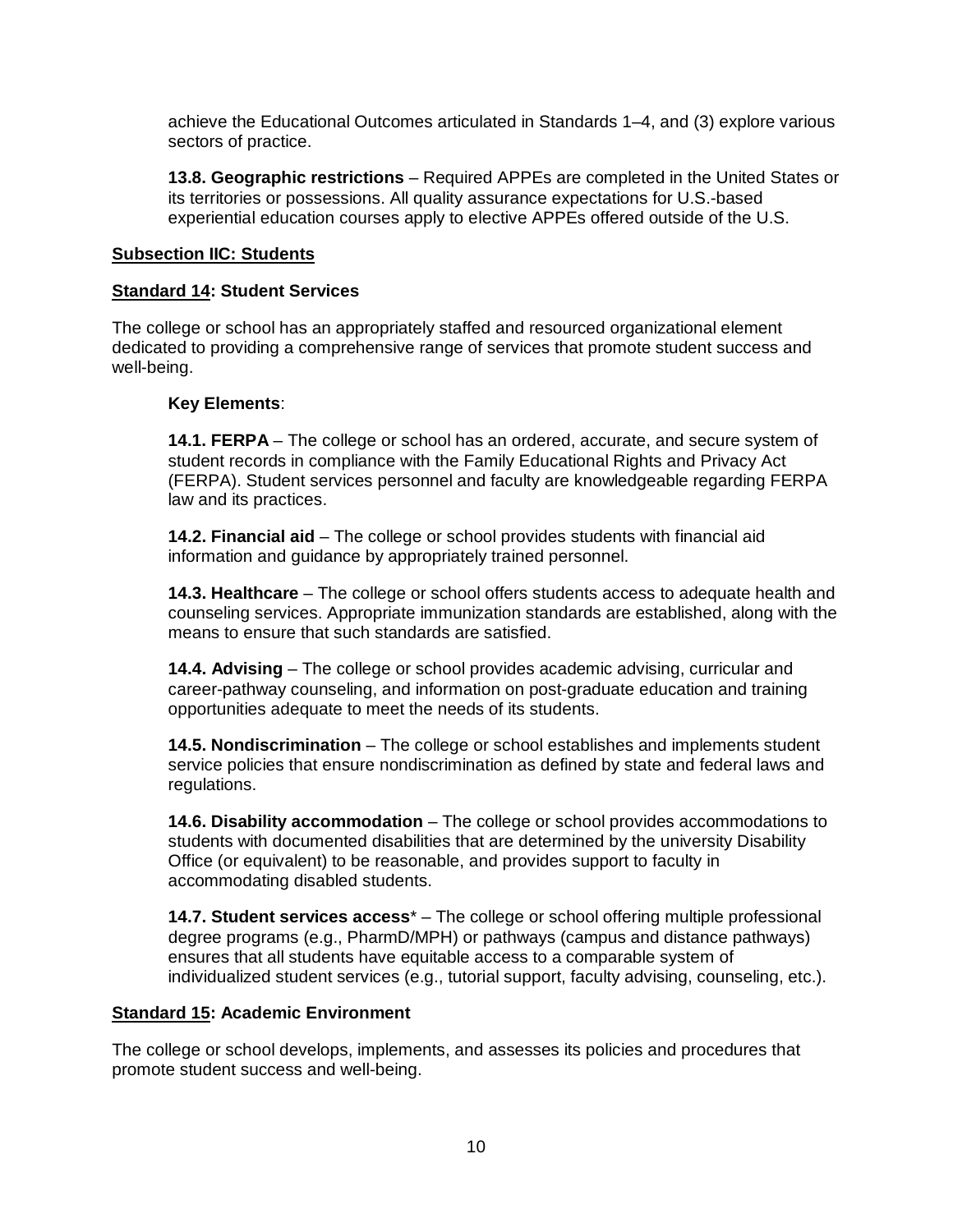### **Key elements**:

**15.1. Student information** – The college or school produces and makes available to enrolled and prospective students updated information of importance, such as governance documents, policies and procedures, handbooks, and catalogs.

**15.2. Complaints policy** – The college or school develops, implements, and makes available to students a complaints policy that includes procedures for how students may file complaints within the college or school and also directly to ACPE regarding their college or school's adherence to ACPE standards. The college or school maintains a chronological record of such student complaints, including how each complaint was resolved.

**15.3. Student misconduct** – The college or school develops and implements policies regarding academic and non-academic misconduct of students that clearly outline the rights and responsibilities of, and ensures due process for, all parties involved.

**15.4. Student representation** – The college or school considers student perspectives and includes student representation, where appropriate, on committees, in policydevelopment bodies, and in assessment and evaluation activities.

**15.5. Distance learning policies**\* – For colleges and schools offering distance learning opportunities, admissions information clearly explains the conditions and requirements related to distance learning, including full disclosure of any requirements that cannot be completed at a distance.

#### **Standard 16: Admissions**

The college or school develops, implements, and assesses its admission criteria, policies, and procedures to ensure the selection of a qualified and diverse student body into the professional degree program.

#### **Key elements**:

**16.1. Enrollment management** – Student enrollment is managed by college or school administration. Enrollments are in alignment with available physical, educational, financial, faculty, staff, practice site, preceptor, and administrative resources.

**16.2. Admission procedures** – A duly constituted committee of the college or school has the responsibility and authority for the selection of students to be offered admission. Admission criteria, policies, and procedures are not compromised regardless of the size or quality of the applicant pool.

**16.3. Program description and quality indicators** – The college or school produces and makes available to the public, including prospective students: (1) a complete and accurate description of the professional degree program; (2) the program's current accreditation status; and (3) ACPE-required program performance information including on-time graduation rates and most recent NAPLEX first-attempt pass rates.

**16.4. Admission criteria** – The college or school sets performance expectations for admission tests, evaluations, and interviews used in selecting students who have the potential for success in the professional degree program and the profession. Applicant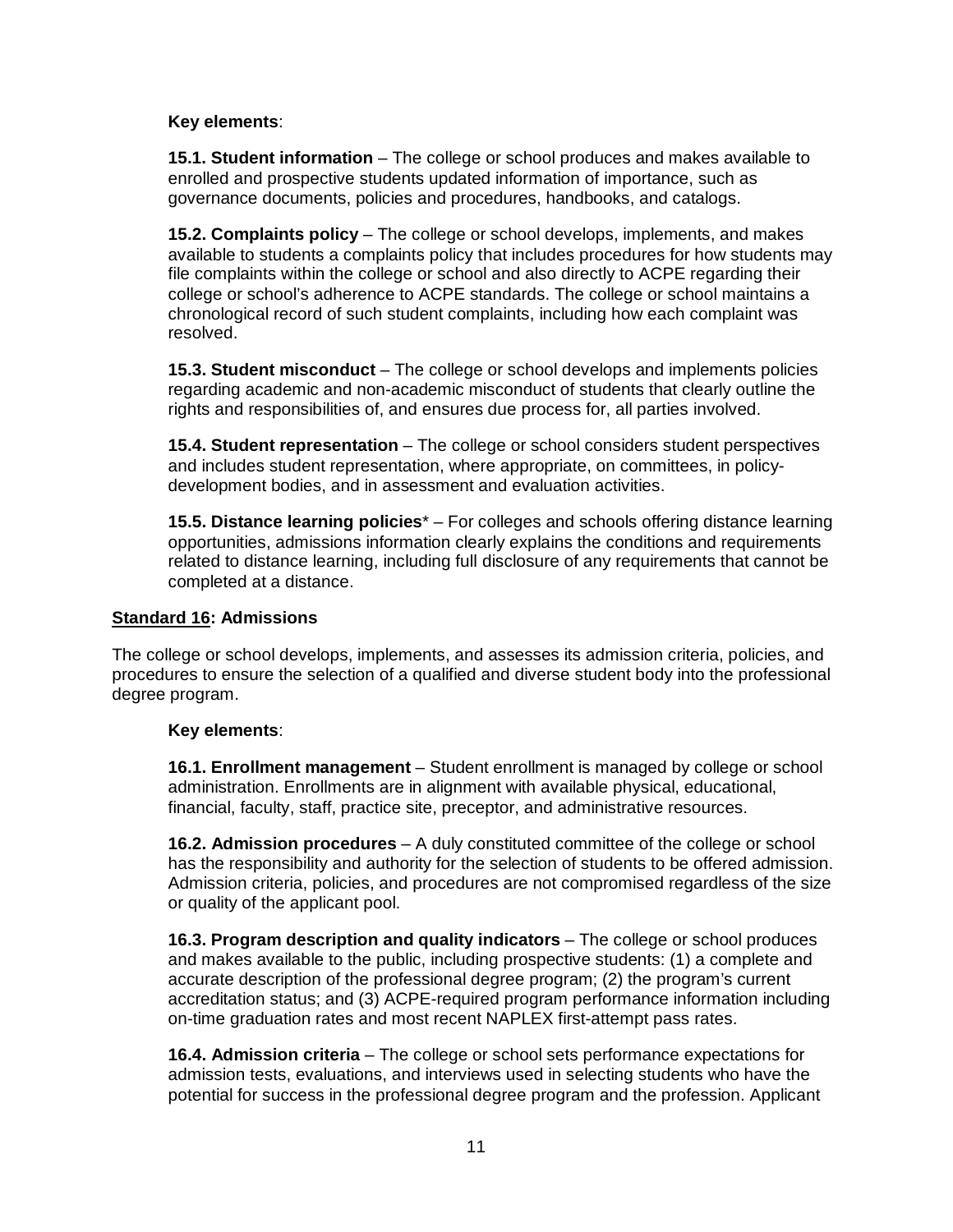performance on admission criteria is documented; and the related records are maintained by the college or school as per program/university requirements.

**16.5. Admission materials** – The college or school produces and makes available to prospective students the criteria, policies, and procedures for admission to the professional degree program. Admission materials clearly state academic expectations, required communication skills, types of personal history disclosures that may be required, and professional and technical standards for graduation.

**16.6. Written and oral communication assessment** – Written and oral communication skills are assessed in a standardized manner as part of the admission process.

**16.7. Candidate interviews** – Standardized interviews (in-person, telephonic, and/or computer-facilitated) of applicants are conducted as a part of the admission process to assess affective domain characteristics (i.e., the Personal and Professional Development domain articulated in Standard 4).

**16.8. Transfer and waiver policies** – A college or school offering multiple professional degree programs, or accepting transfer students from other schools or colleges of pharmacy, establishes and implements policies and procedures for students who request to transfer credits between programs. Such policies and procedures are based on defensible assessments of course equivalency. A college or school offering multiple pathways to a single degree has policies and procedures for students who wish to change from one pathway to another.

### **Standard 17: Progression**

The college or school develops, implements, and assesses its policies and procedures related to student progression through the PharmD program.

#### **Key elements**:

**17.1. Progression policies** – The college or school creates, makes available to students and prospective students, and abides by criteria, policies, and procedures related to:

- Academic progression
- Remediation
- Missed course work or credit
- Academic probation
- Academic dismissal
- Dismissal for reasons of misconduct
- Readmission
- Leaves of absence
- Rights to due process
- Appeal mechanisms (including grade appeals)

**17.2. Early intervention** – The college or school's system of monitoring student performance provides for early detection of academic and behavioral issues. The college or school develops and implements appropriate interventions that have the potential for successful resolution of the identified issues.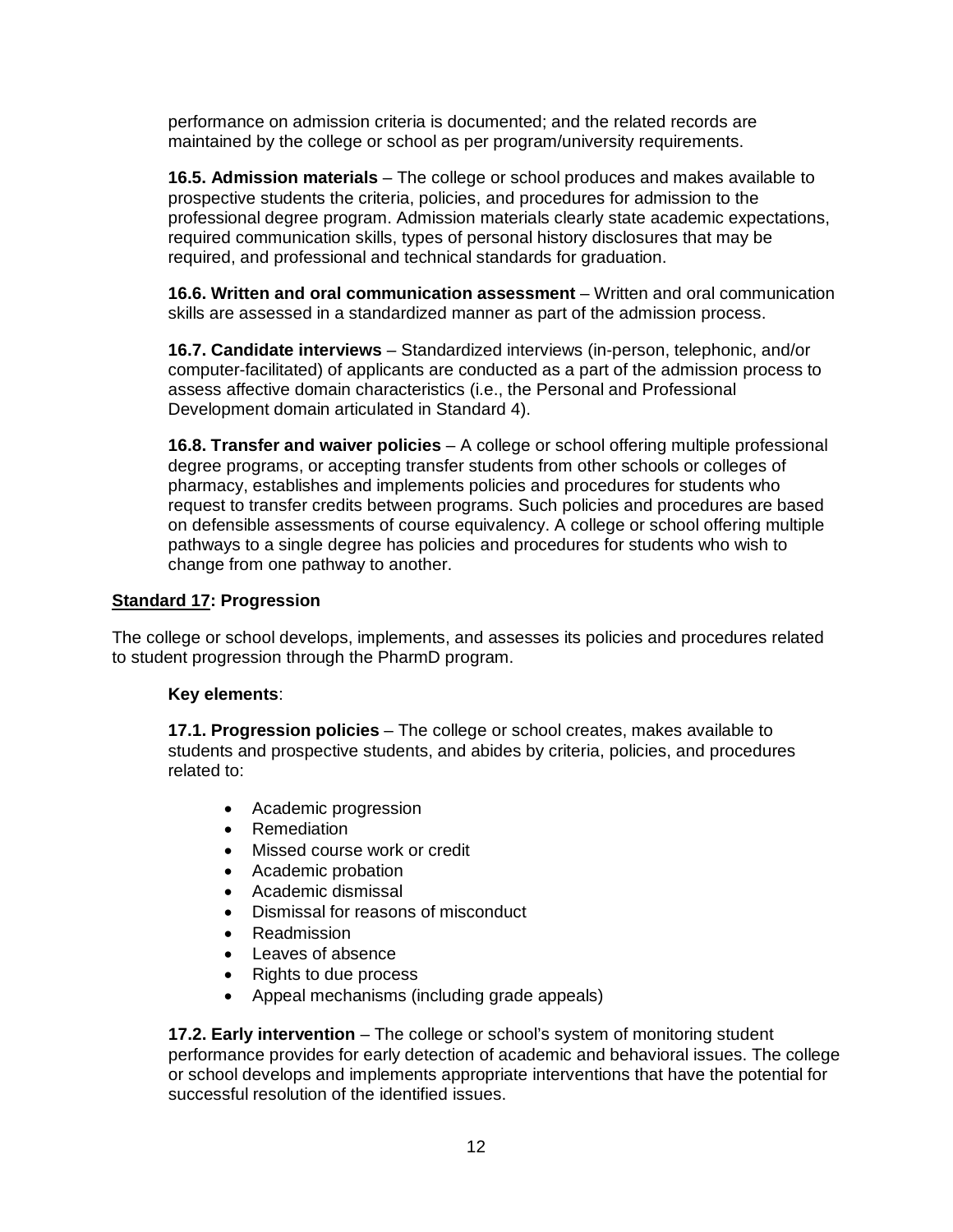### **Subsection IID: Resources**

## **Standard 18: Faculty and Staff—Quantitative Factors**

The college or school has a cohort of faculty and staff with the qualifications and experience needed to effectively deliver and evaluate the professional degree program.

### **Key Elements**:

**18.1. Sufficient faculty** – The college or school has a sufficient number of faculty members to effectively address the following programmatic needs:

- Teaching (didactic, simulation, and experiential)
- Professional development
- Research and other scholarly activities
- Assessment activities
- College/school and/or university service
- Intraprofessional and interprofessional collaboration
- Student advising and career counseling
- Faculty mentoring
- Professional service
- Community service
- Pharmacy practice
- Responsibilities in other academic programs (if applicable)
- Support of distance students and campus(es) (if applicable)\*

**18.2. Sufficient staff** – The college or school has a sufficient number of staff to effectively address the following programmatic needs:

- Student and academic affairs-related services, including recruitment and admission
- Experiential education
- Assessment activities
- Research administration
- Laboratory maintenance
- Information technology infrastructure
- Pedagogical and educational technology support
- Teaching assistance
- General faculty and administration clerical support
- Support of distance students and campus(es) (if applicable)\*

### **Standard 19: Faculty and Staff—Qualitative Factors**

Faculty and staff have academic and professional credentials and expertise commensurate with their responsibilities to the professional program and their academic rank.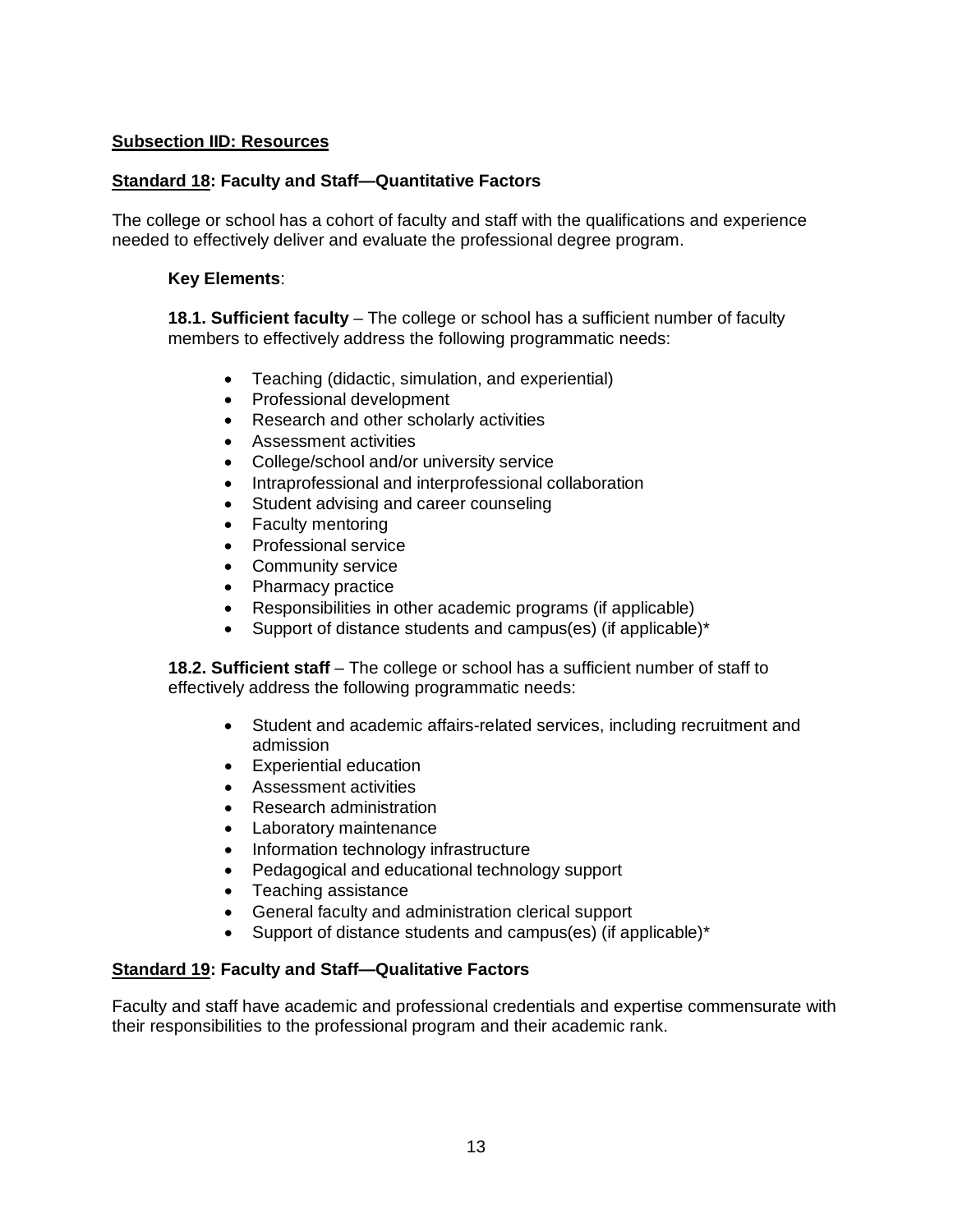### **Key Elements:**

**19.1. Educational effectiveness** – Faculty members have the capability and demonstrate a continuous commitment to be effective educators and are able to effectively use contemporary educational techniques to promote student learning in all offered pathways.

**19.2. Scholarly productivity** – The college or school creates an environment that both requires and promotes scholarship and also develops mechanisms to assess both the quantity and quality of faculty scholarly productivity.

**19.3. Service commitment** – In the aggregate, faculty engage in professional, institutional, and community service that advances the program and the profession of pharmacy.

**19.4. Practice understanding** – Faculty members, regardless of their discipline, have a conceptual understanding of and commitment to advancing current and proposed future pharmacy practice.

**19.5. Faculty/staff development** – The college or school provides opportunities for career and professional development of its faculty and staff, individually and collectively, to enhance their role-related skills, scholarly productivity, and leadership.

**19.6. Policy application** – The college or school ensures that policies and procedures for faculty and staff recruitment, performance review, promotion, tenure (if applicable), and retention are applied in a consistent manner.

### **Standards 20: Preceptors**

The college or school has a sufficient number of preceptors (practice faculty or external practitioners) to effectively deliver and evaluate students in the experiential component of the curriculum. Preceptors have professional credentials and expertise commensurate with their responsibilities to the professional program.

### **Key Elements:**

**20.1. Preceptor criteria** – The college or school makes available and applies quality criteria for preceptor recruitment, orientation, performance, and evaluation. The majority of preceptors for any given student are U.S. licensed pharmacists.

**20.2. Student-to-preceptor ratio** – Student to precepting pharmacist ratios allow for the individualized mentoring and targeted professional development of learners.

**20.3. Preceptor education and development** – Preceptors are oriented to the program's mission, the specific learning expectations for the experience outlined in the syllabus, and effective performance evaluation techniques before accepting students. The college or school fosters the professional development of its preceptors commensurate with their educational responsibilities to the program.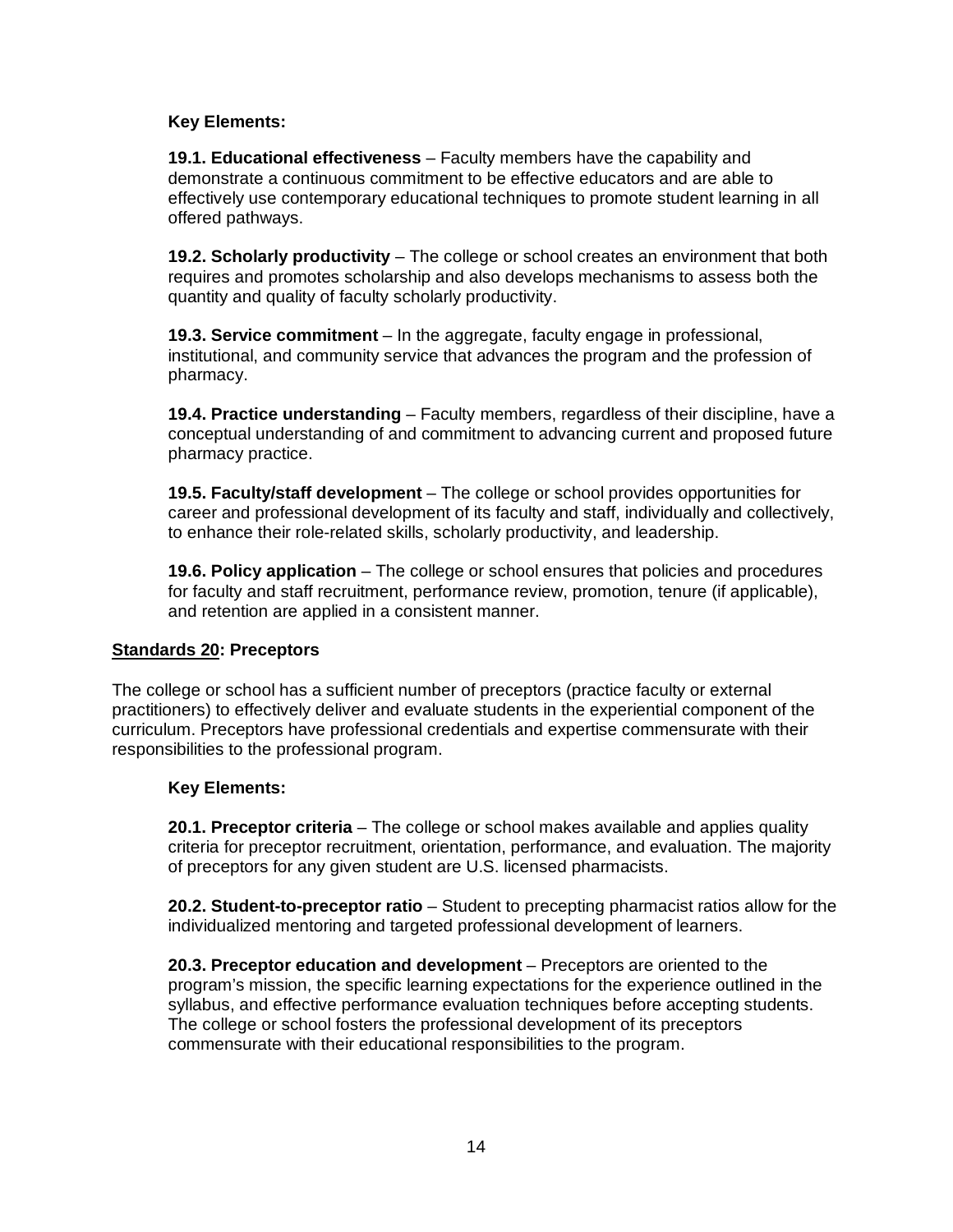**20.4. Preceptor engagement** – The college or school solicits the active involvement of preceptors in the continuous quality improvement of the educational program, especially the experiential component.

**20.5. Experiential education administration** – The experiential education component of the curriculum is led by a pharmacy professional with knowledge and experience in experiential learning. The experiential education program is supported by an appropriate number of qualified faculty and staff.

## **Standard 21: Physical Facilities and Educational Resources**

The college or school has adequate and appropriately equipped physical and educational facilities to achieve its mission and goals.

### **Key Elements**:

**21.1. Physical facilities** – The college or school's physical facilities (or the access to other facilities) meet legal and safety standards, utilize current educational technology, and are clean and well maintained.

**21.2. Physical facilities' attributes** – The college or school's physical facilities also include adequate:

- Faculty office space with sufficient privacy to permit accomplishment of responsibilities
- Space that facilitates interaction of administrators, faculty, students, and interprofessional collaborators
- Classrooms that comfortably accommodate the student body and that are equipped to allow for the use of required technology
- Laboratories suitable for skills practice, demonstration, and competency evaluation
- Access to educational simulation capabilities
- Faculty research laboratories with well-maintained equipment including research support services within the college or school and the university
- Animal facilities that meet care regulations (if applicable)
- Individual and group student study space and student meeting facilities

**21.3. Educational resource access** – The college or school makes available technological access to current scientific literature and other academic and educational resources by students, faculty, and preceptors.

**21.4 Librarian expertise access** – The college or school has access to librarian resources with the expertise needed to work with students, faculty, and preceptors on effective literature and database search and retrieval strategies.

### **Standard 22: Practice Facilities**

The college or school has the appropriate number and mix of facilities in which required and elective practice experiences are conducted to accommodate all students. Practice sites are appropriately licensed and selected based on quality criteria to ensure the effective and timely delivery of the experiential component of the curriculum.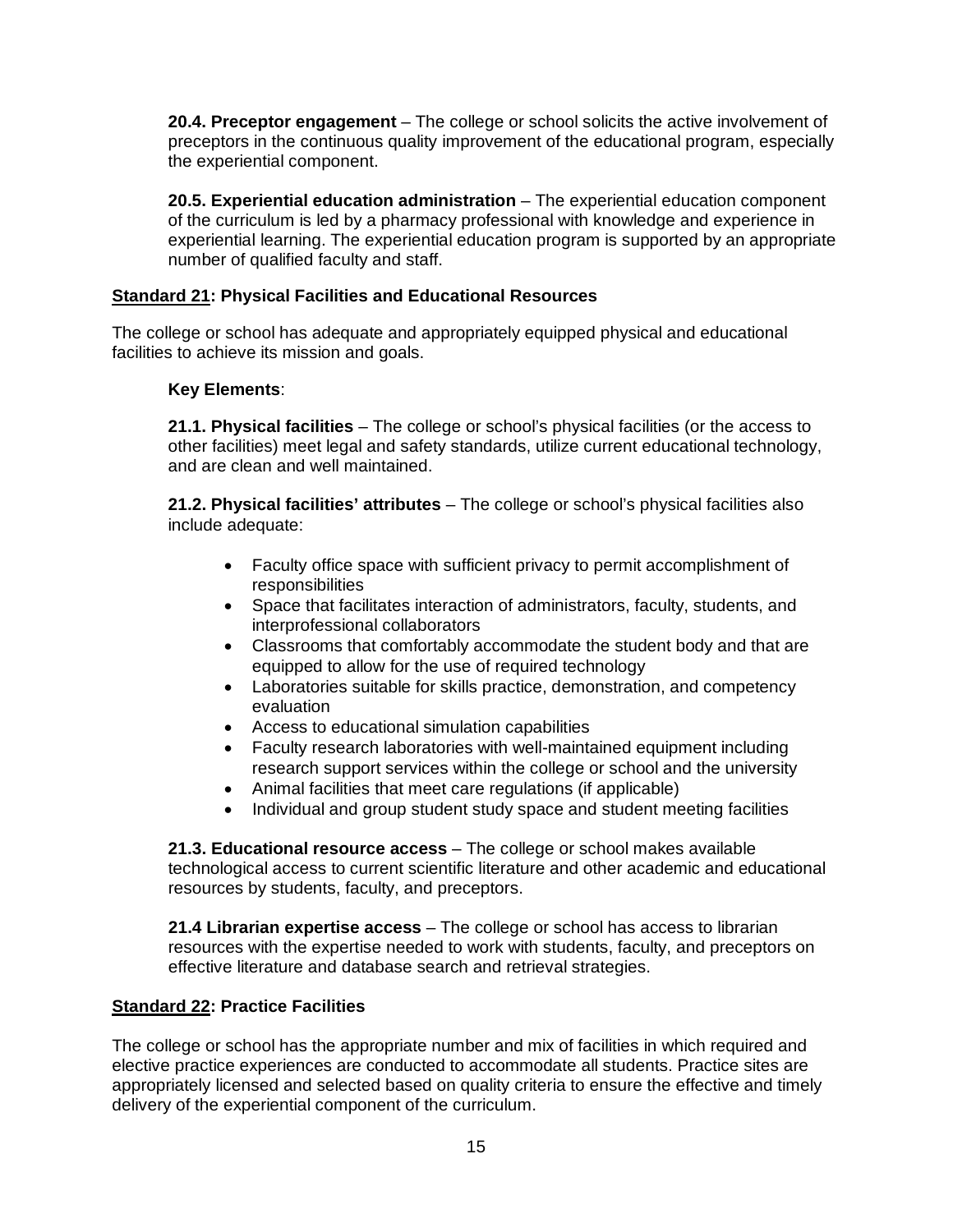### **Key Elements**:

**22.1. Quality criteria** – The college or school employs quality criteria for practice facility recruitment and selection, as well as setting forth expectations and evaluation based on student opportunity to achieve the required Educational Outcomes as articulated in Standards 1–4.

**22.2. Affiliation agreements** – The college or school secures and maintains signed affiliation agreements with the practice facilities it utilizes for the experiential component of the curriculum. At a minimum, each affiliation agreement ensures that all experiences are conducted in accordance with state and federal laws.

**22.3. Evaluation** – Practice sites are regularly evaluated. Quality enhancement initiatives and processes are established, as needed, to improve student learning outcomes.

### **Standard 23: Financial Resources**

The college or school has current and anticipated financial resources to support the stability of the educational program and accomplish its mission, goals, and strategic plan.

### **Key Elements:**

**23.1. Enrollment support** – The college or school ensures that student enrollment is commensurate with resources.

**23.2. Budgetary input** – The college or school provides input into the development and operation of a budget that is planned, executed, and managed in accordance with sound and accepted business practices.

**23.3. Revenue allocation** – Tuition and fees for pharmacy students are not increased to support other educational programs if it compromises the quality of the professional program.

**23.4. Equitable allocation** – The college or school ensures that funds are sufficient to maintain equitable facilities (commensurate with services and activities) across all program pathways.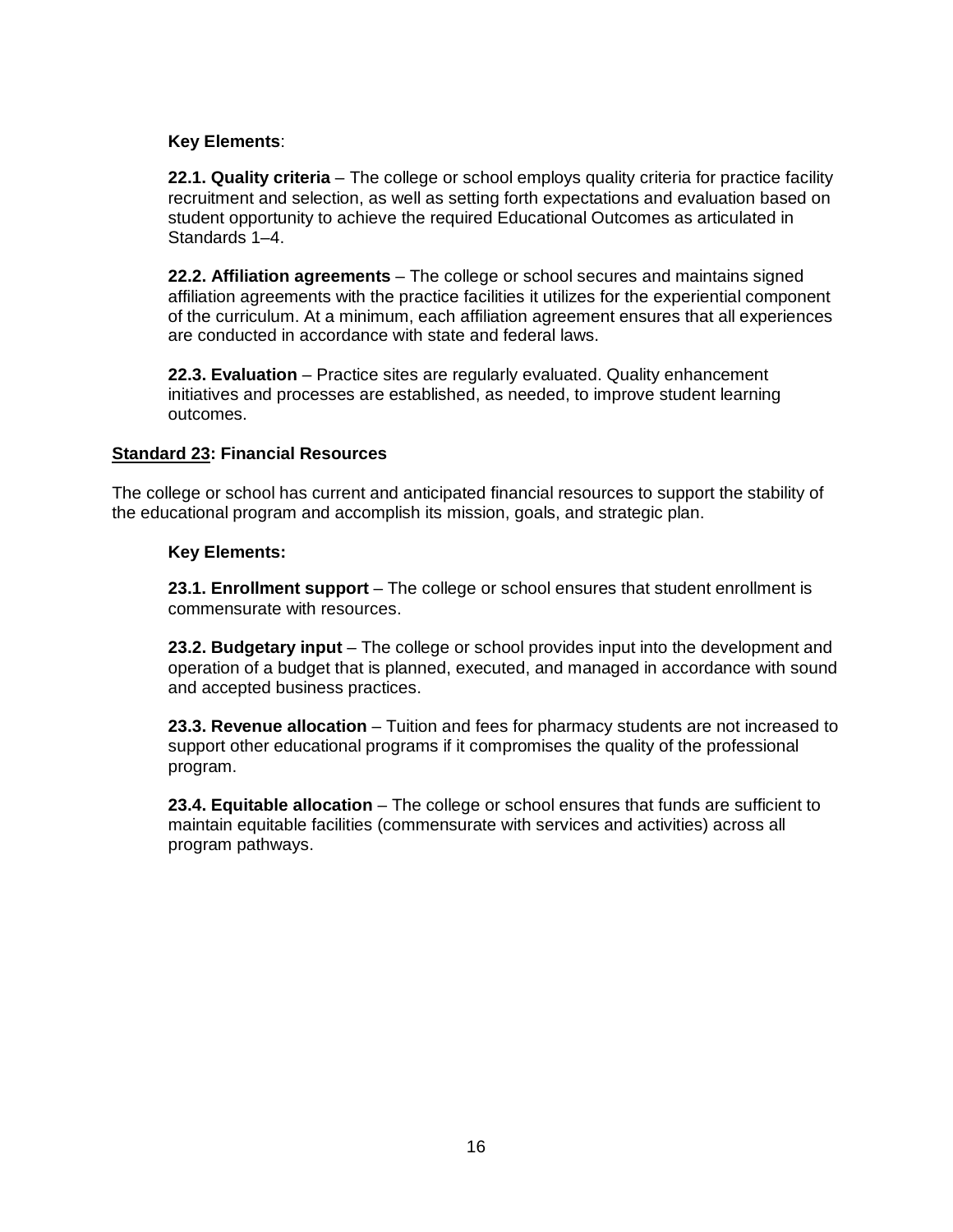## **SECTION III: ASSESSMENT OF STANDARDS AND KEY ELEMENTS**

In the spirit of continuous quality improvement and transparency, colleges and schools evaluate and report to constituents the extent to which they meet their programmatic goals. Insights gained from the valid and reliable assessment of outcomes related to mission, strategic planning, educational programs, and other key institutional initiatives are channeled into constructive change to enhance programmatic quality.

## **Standard 24: Assessment Elements for Section I: Educational Outcomes**

The college or school develops, resources, and implements a plan to assess attainment of educational outcomes to ensure that graduates are prepared to enter practice.

### **Key Elements:**

**24.1. Formative and summative assessment** – The assessment plan incorporates systematic, valid, and reliable knowledge-based and performance-based formative and summative assessments.

**24.2. Standardized and comparative assessments** – The assessment plan includes standardized assessments as required by ACPE (see Appendix 3) that allow for national comparisons and college- or school-determined peer comparisons.

**24.3. Student achievement and readiness** – The assessment plan measures student achievement at defined levels of the professional competencies that support attainment of the Educational Outcomes in aggregate and at the individual student level. In addition to college/school desired assessments, the plan includes an assessment of student readiness to:

- Enter advanced pharmacy practice experiences
- Provide direct patient care in a variety of healthcare settings
- Contribute as a member of an interprofessional collaborative patient care team

**24.4. Continuous improvement** – The college or school uses the analysis of assessment measures to improve student learning and the level of achievement of the Educational Outcomes.

### **Standard 25: Assessment Elements for Section II: Structure and Process**

The college or school develops, resources, and implements a plan to assess attainment of the Key Elements within Standards 5–23.

### **Specific Key Elements**:

**25.1. Assessment of organizational effectiveness** – The college or school's assessment plan is designed to provide insight into the effectiveness of the organizational structure in engaging and uniting constituents and positioning the college or school for success through purposeful planning.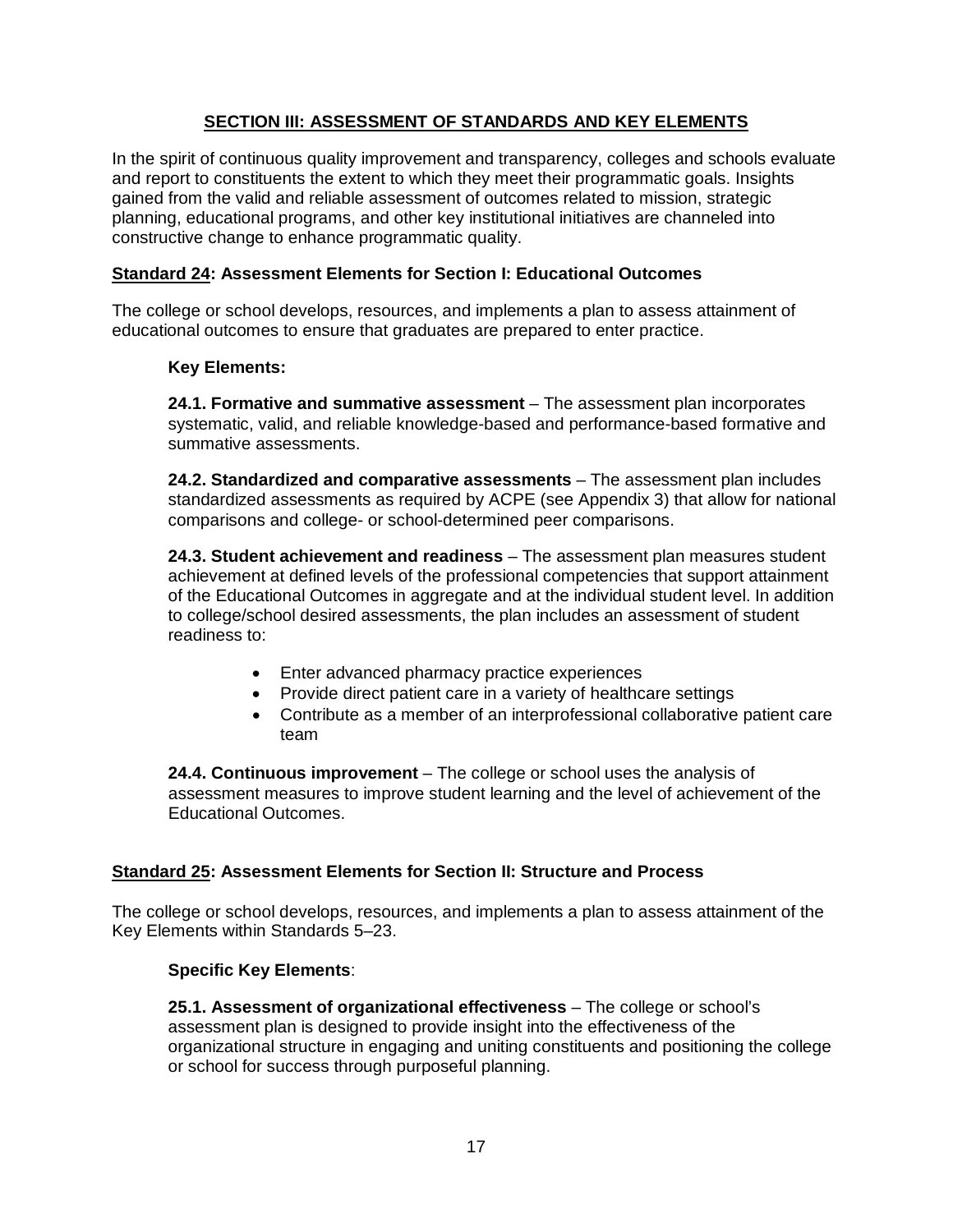**25.2. Program evaluation by stakeholders** – The assessment plan includes the use of data from AACP standardized surveys of graduating students, faculty, preceptors, and alumni.

**25.3. Curriculum assessment and improvement** – The college or school systematically assesses its curricular structure, content, organization, and outcomes. The college or school documents the use of assessment data for continuous improvement of the curriculum and its delivery.

**25.4. Faculty productivity assessment** – The college or school systematically assesses the productivity of its faculty in scholarship, teaching effectiveness, and professional and community service.

**25.5. Pathway comparability**\* – The assessment plan includes a variety of assessments that will allow comparison and establishment of educational parity of alternative program pathways to degree completion, including geographically dispersed campuses and online or distance learning-based programs.

**25.6. Interprofessional preparedness** – The college or school assesses the preparedness of all students to function effectively and professionally on an interprofessional healthcare team.

**25.7. Clinical reasoning skills** – Evidence-based clinical reasoning skills, the ability to apply these skills across the patient's lifespan, and the retention of knowledge that underpins these skills, are regularly assessed throughout the curriculum.

**25.8. APPE preparedness** – The Pre-APPE curriculum leads to a defined level of competence in professional knowledge, knowledge application, patient and populationbased care, medication therapy management skills, and the attitudes important to success in the advanced experiential program. Competence in these areas is assessed prior to the first APPE.

**25.9. Admission criteria** – The college or school regularly assesses the criteria, policies, and procedures to ensure the selection of a qualified and diverse student body, members of which have the potential for academic success and the ability to practice in team-centered and culturally diverse environments.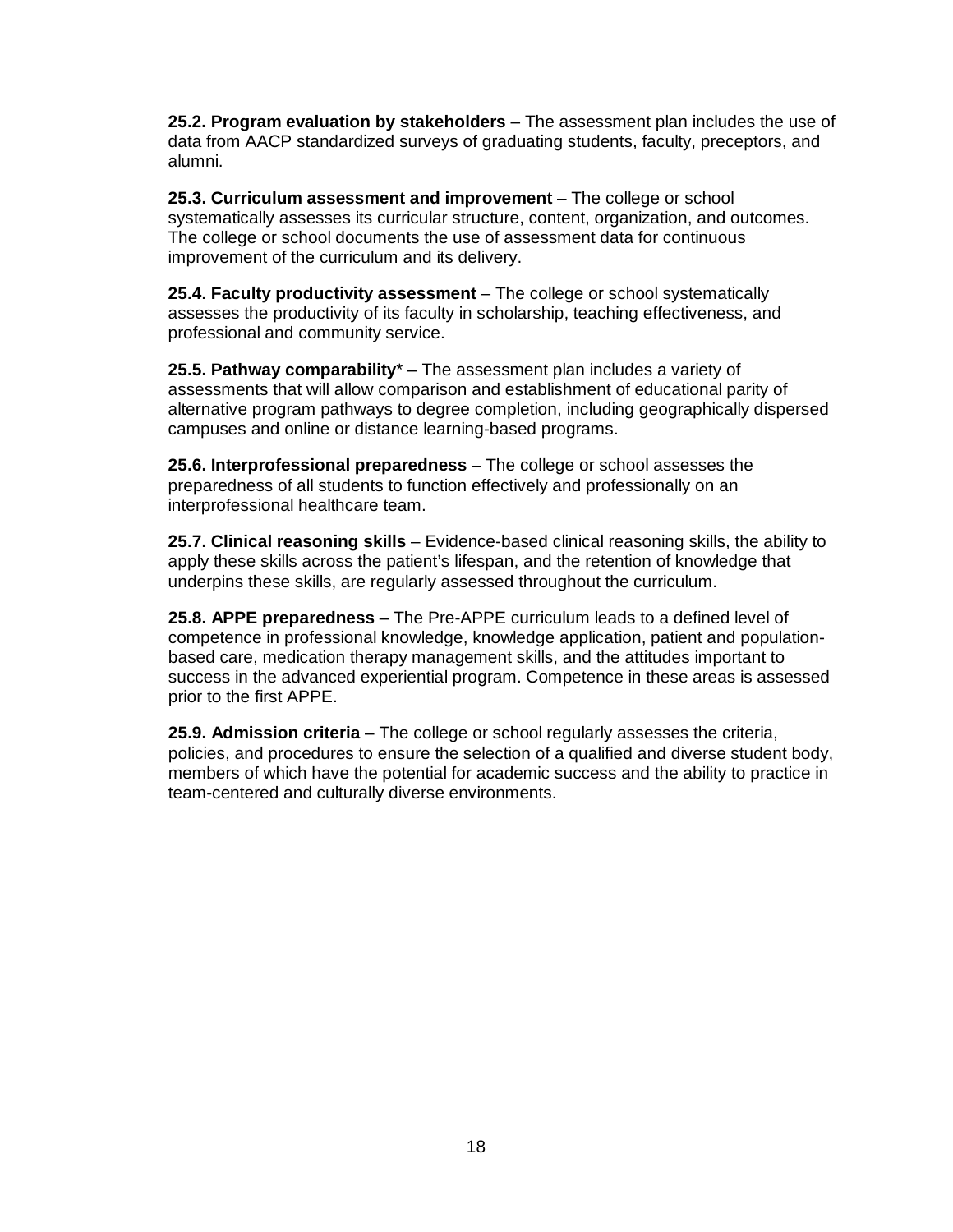#### **Appendix 1 Required Elements of the Didactic Doctor of Pharmacy Curriculum[4](#page-14-0)**

The following didactic content areas and associated learning expectations are viewed as central to a contemporary, high-quality pharmacy education and are incorporated at an appropriate breadth and depth in the required didactic Doctor of Pharmacy curriculum. Where noted, content areas may be addressed in the pre-professional curriculum (i.e., as requirements for admission). Required content areas may be delivered within individual or integrated courses, and may involve multiple disciplines*.* 

This appendix was purposely written at the level of broad learning outcomes. It was constructed to provide statements of concepts and understandings essential for pharmacists to master, rather than a list of required topics to cover in the didactic curriculum. The goal is to ensure that critical areas of learning are included in the curricula of all programs without dictating how the lessons are structured, organized, or delivered.

The clear expectation embedded within Appendix 1 is that students will develop the comprehensive knowledge base required to be 'practice ready' and that they will be able to retain, recall, build upon, and apply that knowledge to deliver quality patient care in a variety of entry-level practice settings.

**NOTE:** The topics under each Science category are organized in alphabetical order.

**Biomedical Sciences** (may be addressed in the pre-professional curriculum)

### **Biochemistry**

• Structure, properties, biological functions, applicable kinetics, and metabolic fate of macromolecules essential to life (proteins, lipids, carbohydrates, and nucleic acids). Application of these concepts to identify endogenous targets for drug therapy and rational drug design strategies.

#### **Biostatistics**

• Appropriate use of commonly employed statistical tests, management of data sets, and the evaluation of the validity of conclusions generated based on the application of those tests to the data sets.

### Human Anatomy

• Structure of major human body systems at the cellular, tissue, organ, and system level.

#### Human Physiology

• Homeostatic function and normal response reactions across the lifespan of nondiseased human cells, organs, and systems.

#### Immunology

• Human immune system components, innate and adaptive immune responses to infection, injury and disease, and augmentation of the human immune system to prevent disease.

<span id="page-26-0"></span><sup>&</sup>lt;sup>4</sup> Revised Appendix B from Standards 2007.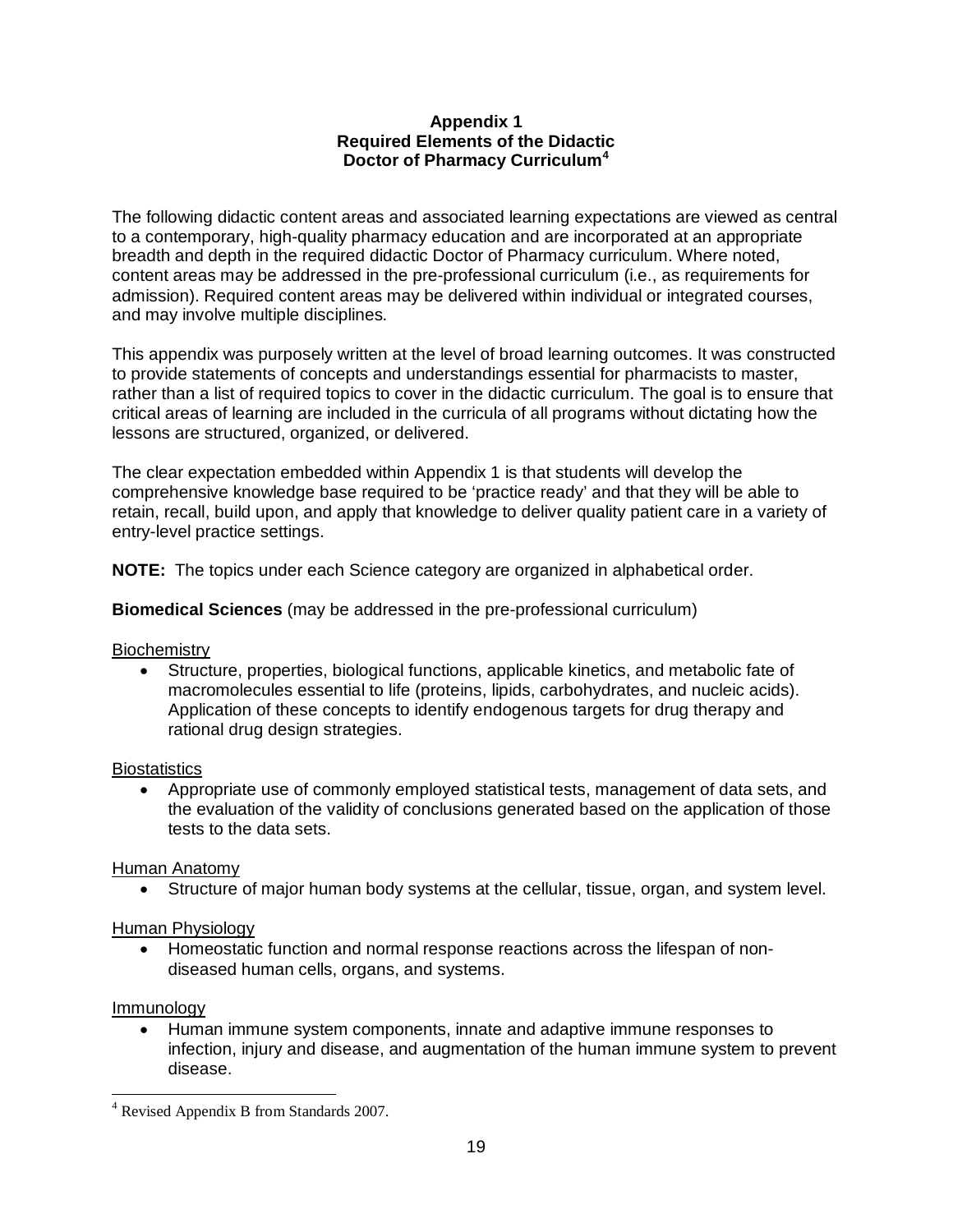### Medical Microbiology

• Structure, function, and properties of microorganisms (bacteria, viruses, parasites, and fungi) responsible for human disease, and rational approaches to their containment or eradication.

### Pathology/Pathophysiology

• Basic principles, mechanisms, functional changes and metabolic sequelae of human disease impacting cells, organs, and systems.

### **Pharmaceutical Sciences**

Clinical Chemistry

• Application of clinical laboratory data to disease state management, including screening, diagnosis, progression, and treatment evaluation.

#### Extemporaneous Compounding

• Preparation of sterile and non-sterile prescriptions which are pharmaceutically accurate regarding drug product and dose, free from contamination, and appropriately formulated for safe and effective patient use. Analysis of the scientific principles and quality standards upon which these compounding requirements are based.

#### Medicinal Chemistry

• Chemical basis of drug action and behavior in vivo and in vitro, with an emphasis on pharmacophore recognition and the application of physicochemical properties, structureactivity relationships, intermolecular drug-receptor interactions and metabolism to therapeutic decision-making.

#### Pharmaceutical Calculations

• Mastery of mathematical skills required to accurately prepare prescriptions (including extemporaneously compounded dosage forms) that are therapeutically sound and safe for patient use. Calculation of patient-specific nutritional and drug dosing/delivery requirements.

#### Pharmaceutics/Biopharmaceutics

• Physicochemical properties of drugs, excipients, and dosage forms important to the rational design and manufacture of sterile and non-sterile products. Application of physical chemistry and dosage form science to drug stability, delivery, release, disposition, pharmacokinetics, therapeutic effectiveness, and the development of quality standards for drug products.

Pharmacogenomics/genetics

• Genetic basis for disease and individual differences in metabolizing enzymes, transporters, and other biochemicals impacting drug disposition and action that underpin the practice of personalized medicine.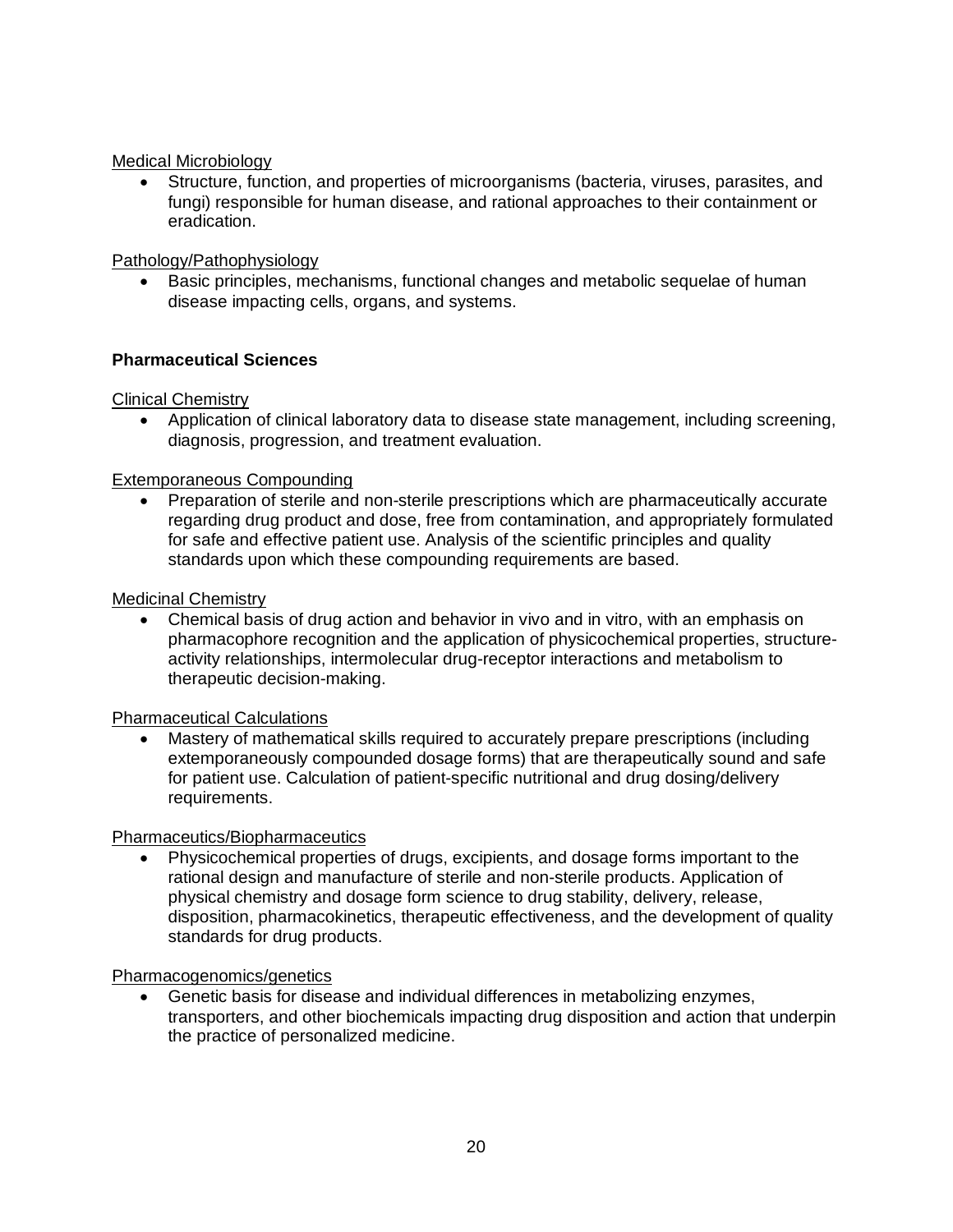## **Pharmacokinetics**

• Mathematical determination of the rate of drug movement from one therapeutic or physiologic compartment to another. Application of physicochemical and kinetic principles and parameters to therapeutically important issues, such as drug delivery, disposition, therapeutic effectiveness, and beneficial or adverse interactions in general and specific populations.

### Pharmacology

• Pharmacodynamics, mechanisms of therapeutic and adverse drug actions and interactions, lifespan-dependent variations in physiology or biochemistry that impact drug action and effectiveness, and application of these principles to therapeutic decisionmaking.

#### **Toxicology**

• Pharmacodynamics, mechanisms, prevention, and treatment of the toxic effects of drugs and poisons, including poisons associated with bioterrorism.

### **Social/Administrative/Behavioral Sciences**

#### Cultural Awareness

• Exploration of the potential impact of cultural values, beliefs, and practices on patient care outcomes.

#### **Ethics**

• Exploration of approaches for resolving ethical dilemmas in patient care, with an emphasis on moral responsibility and the ability to critically evaluate viable options against the needs of patients and other key stakeholders.

#### Healthcare Systems

• Examination of U.S. health systems and contemporary reimbursement models in which patient-centered and/or population-based care is provided and paid for, and how social, political, economic, organizational, and cultural factors influence providers' ability to ensure patient safety and deliver coordinated interprofessional care services.

#### History of Pharmacy

• Exploration of the evolution of pharmacy as a distinct profession, the transition from a focus on the drug to a focus on the patient and the drug (including pharmacist-provided patient care), and major milestones and contributors in the evolution of pharmacy.

#### Pharmacoeconomics

• Application of economic principles and theories to the provision of cost-effective pharmacy products and services that optimize patient-care outcomes, particularly in situations where healthcare resources are limited.

#### Pharmacoepidemiology

• Cause-and-effect patterns of health and disease in large populations that advance safe and effective drug use and positive care outcomes within those populations.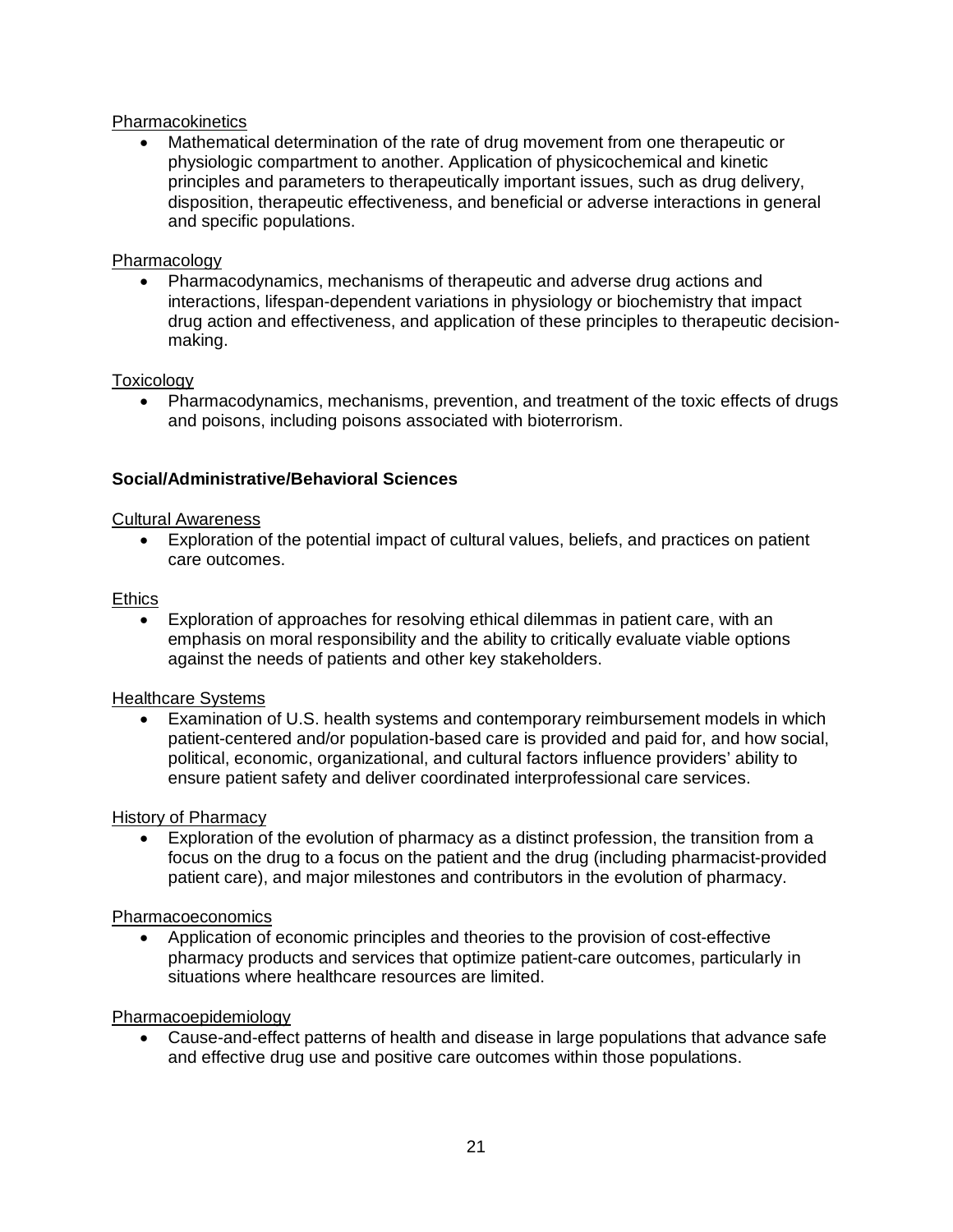## Pharmacy Law and Regulatory Affairs

• Federal and appropriate state-specific statutes, regulations, policies, executive orders, and court decisions that regulate the practice of pharmacy, including the mitigation of prescription drug abuse and diversion.

### Practice Management

• Application of sound management principles (including operations, information, resource, fiscal, and personnel) and quality metrics to advance patient care and service delivery within and between various practice settings.

## Professional Communication

• Analysis and practice of verbal, non-verbal, and written communication strategies that promote effective interpersonal dialog and understanding to advance specific patient care, education, advocacy, and/or interprofessional collaboration goals. Exploration of technology-based communication tools and their impact on healthcare delivery, healthcare information, and patient empowerment.

### Professional Development/Social and Behavioral Aspects of Practice

• Development of professional self-awareness, capabilities, responsibilities, and leadership. Analysis of contemporary practice roles and innovative opportunities, and inculcation of professional attitudes, behaviors, and dispositions.

## Research Design

• Evaluation of research methods and protocol design required to conduct valid and reliable studies to test hypotheses or answer research questions, and to appropriately evaluate the validity and reliability of the conclusions of published research studies.

## **Clinical Sciences**

### Clinical Pharmacokinetics

• Application of basic pharmacokinetic principles and mathematical models to calculate safe and effective doses of drugs for individual patients, and adjust therapy as appropriate through the monitoring of drug concentration in biological fluids.

### Health Informatics

• Effective and secure design and use of electronic and other technology-based systems, including electronic health records, to capture, store, retrieve, and analyze data for use in patient care, and confidentially/legally share health information in accordance with federal policies.

### Health Information Retrieval and Evaluation

• Critical analysis and application of relevant health sciences literature and other information resources to answer specific patient-care and/or drug-related questions and provide evidence-based therapeutic recommendations to healthcare providers or, when appropriate, the public.

Medication Dispensing, Distribution and Administration

• Preparation, dispensing and administration of prescriptions, identification and prevention of medication errors and interactions, maintaining and using patient profile systems and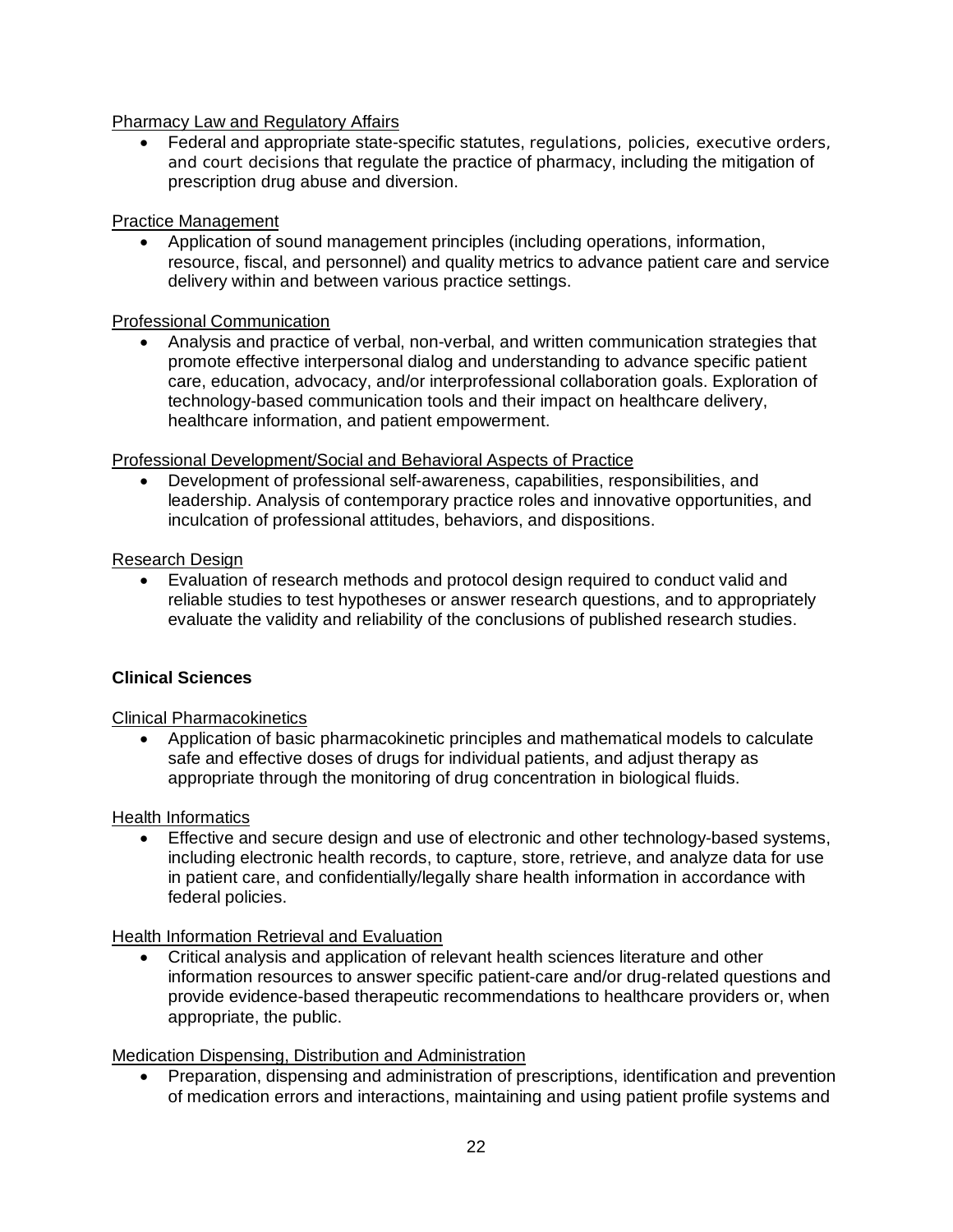prescription processing technology and/or equipment, and ensuring patient safety. Educating about appropriate medication use and administration.

#### Natural Products and Alternative and Complementary Therapies

• Evidence-based evaluation of the therapeutic value, safety, and regulation of pharmacologically active natural products and dietary supplements. Cultural practices commonly selected by practitioners and/or patients for use in the promotion of health and wellness, and their potential impact on pharmacotherapy.

#### Patient Assessment

• Evaluation of patient function and dysfunction through the performance of tests and assessments leading to objective (e.g., physical assessment, health screening, and lab data interpretation) and subjective (patient interview) data important to the provision of care.

### Patient Safety

• Analysis of the systems- and human-associated causes of medication errors, exploration of strategies designed to reduce/eliminate them, and evaluation of available and evolving error-reporting mechanisms.

#### Pharmacotherapy

• Evidence-based clinical decision making, therapeutic treatment planning, and medication therapy management strategy development for patients with specific diseases and conditions that complicate care and/or put patients at high risk for adverse events. Emphasis on patient safety, clinical efficacy, pharmacogenomic and pharmacoeconomic considerations, and treatment of patients across the lifespan.

### Public Health

• Exploration of population health management strategies, national and community-based public health programs, and implementation of activities that advance public health and wellness, as well as provide an avenue through which students earn certificates in immunization delivery and other public health-focused skills.

### Self-Care Pharmacotherapy

• Therapeutic needs assessment, including the need for triage to other health professionals, drug product recommendation/selection, and counseling of patients on non-prescription drug products, non-pharmacologic treatments and health/wellness strategies.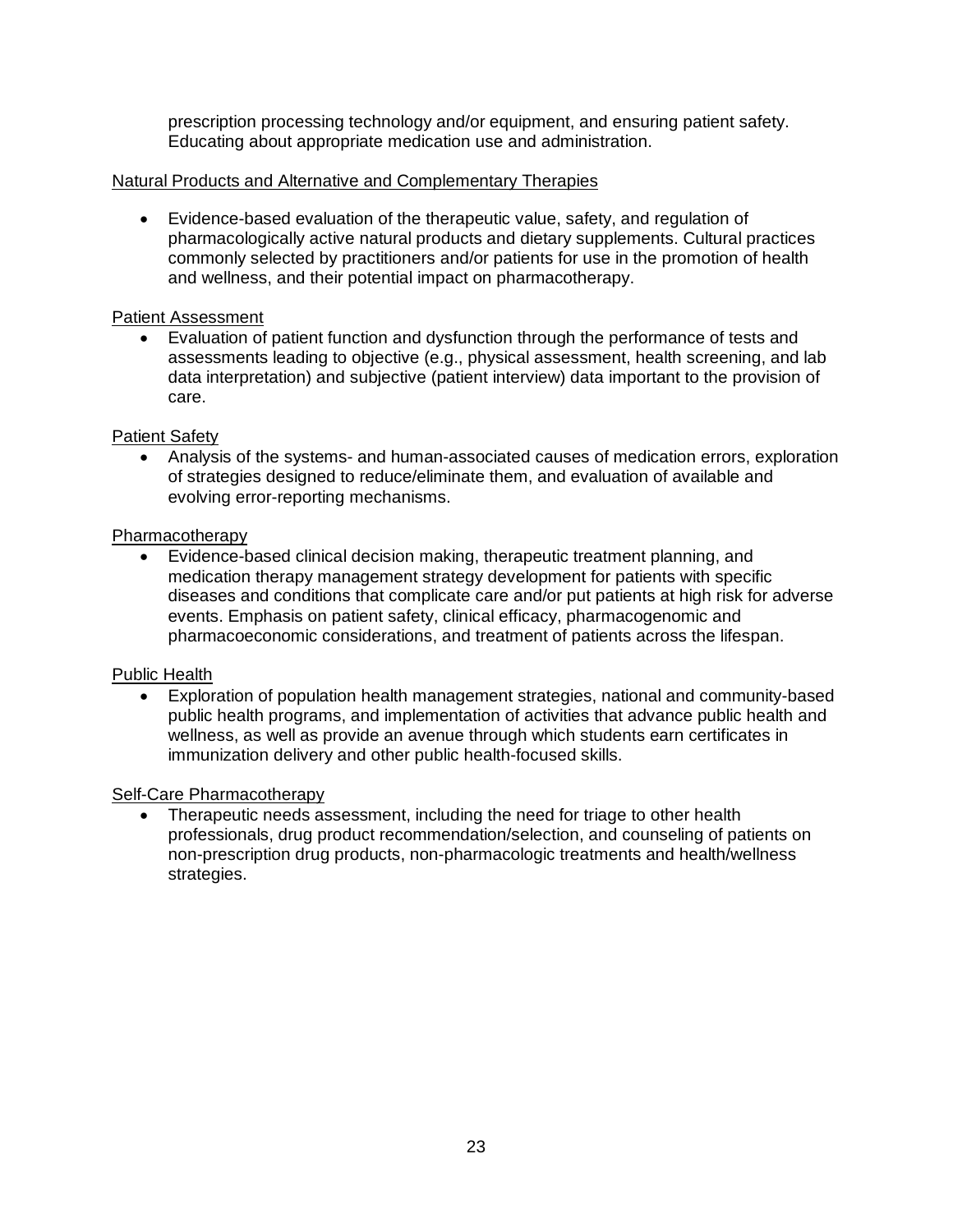#### **Appendix 2 Expectations within the APPE Curriculum**

**Builds on IPPE.** APPE follows IPPE, which is designed to progressively develop the professional insights and skills necessary to advance into responsibilities in APPE. Colleges and schools use a variety of IPPE delivery mechanisms to ensure students are ready to meet the expectations of APPE. IPPE involves interaction with practitioners and patients to advance patient welfare in authentic practice settings, and provides exposure to both medication distribution systems and high-quality, interprofessional, team-based patient care.

**APPE curriculum.** APPE ensures that students have multiple opportunities to perform patientcentered care and other activities in a variety of settings. Experiences are in-depth, structured, and comprehensive in the aggregate, and carefully coordinated with other components of the PharmD curriculum. Collectively, APPE hones the practice skills, professional judgment, behaviors, attitudes and values, confidence, and sense of personal and professional responsibility required for each student to practice independently and collaboratively in an interprofessional, team-based care environment.

**Learning outcomes.** General and experience-specific learning outcomes are established for all APPEs. Learning outcomes identify the competencies to be achieved, expected patient populations (if applicable), level of student responsibility, and the setting needed for the outcomes to be met. Learning outcomes for each experience are mapped to the professional practice competencies outlined in the Standards, as well as to any additional competencies developed by the school or college.

**Assessment.** Colleges and schools assess student achievement of APPE competencies within their assessment plans using reliable, validated assessments. Formative feedback related to specific performance criteria is provided to students throughout the experience. At a minimum, performance competence is documented midway through the experience and at its completion.

**Learning activities.** The APPE curriculum, in the aggregate, includes but is not limited to: (1) direct patient care, (2) interprofessional interaction and practice, (3) medication dispensing, distribution, administration, and systems management, and (4) professional development. Examples of possible activities within these broad areas are listed in the Guidance document.

**Interprofessional interaction.** The need for interprofessional interaction is paramount to successful treatment of patients. Colleges and schools provide pharmacy students the opportunity to gain interprofessional skills using a variety of mechanisms including face-to-face interactions in clinical settings or in real-time telephonic or video-linked interactions. Regardless of the methods used, students demonstrate those interprofessional skills articulated in Standard 11.

**Direct patient care focus.** The majority of student time in APPE is focused on the provision of direct patient care to both inpatients and outpatients. APPE is of sufficient length to permit continuity of care of individual patients and documentation of achievement of competencies associated with the APPE curriculum.

**Practice settings.** Students demonstrate competence within four main practice types: community, ambulatory care, general medicine, and health system pharmacy. Colleges and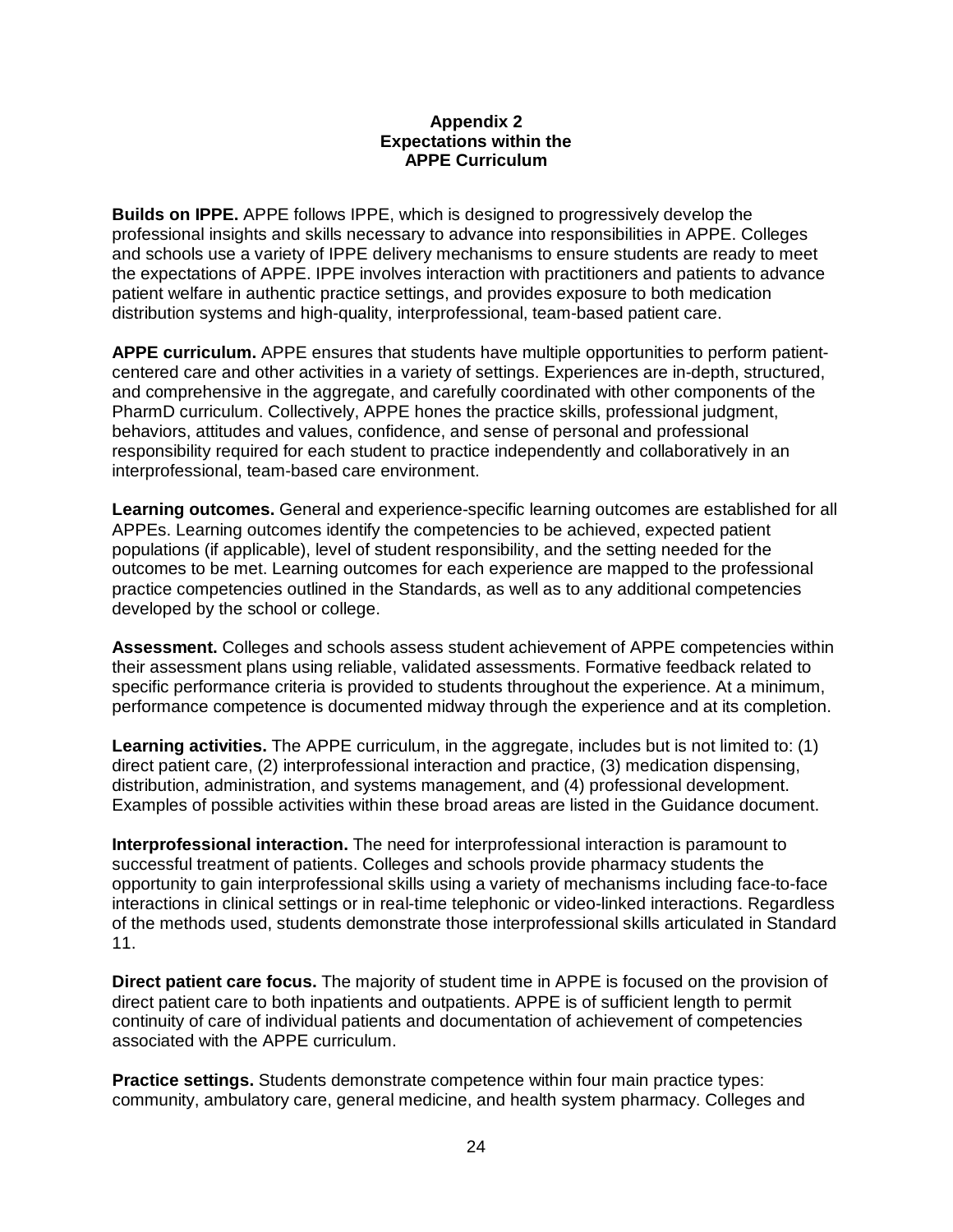schools draft competency statements for each type of setting along with appropriate assessment plans.

**Ambulatory care.** Ambulatory care pharmacy practice is the provision of integrated, accessible health care services by pharmacists who are accountable for addressing medication needs, developing sustained partnerships with patients, and practicing in the context of family and community.<sup>[5](#page-26-0)</sup> The ambulatory care setting involves interprofessional communication and collaboration to provide acute and chronic patient care that can be accomplished outside the inpatient setting.

**Blended environments.** The literature documents that the demarcations between various types of pharmacy practice are blurring. A specific APPE may involve skill-development activities in more than one of the four required practice settings (i.e., the 'blending' of two or more of the four required practice types within one APPE). In addition, 'longitudinal' experiences may exist where students participate in more than one of the four required APPEs within the same institution (i.e., taking a general medicine APPE, an ambulatory care APPE, and a health system pharmacy APPE in the same hospital). The key is that a college or school documents how its APPE program is balanced between the four required practice areas and how all program outcomes, student performance competencies, and ACPE standards are met.

**Elective APPE.** Elective rotations allow students to explore areas of professional interest and/or expand their understanding of professional opportunities. Elective APPE may include a maximum of two experiences without a patient care focus.

<sup>5</sup> *[www.bpsweb.org/specialties/AmbulatoryCarePharmacy.cfm](http://www.bpsweb.org/specialties/AmbulatoryCarePharmacy.cfm)*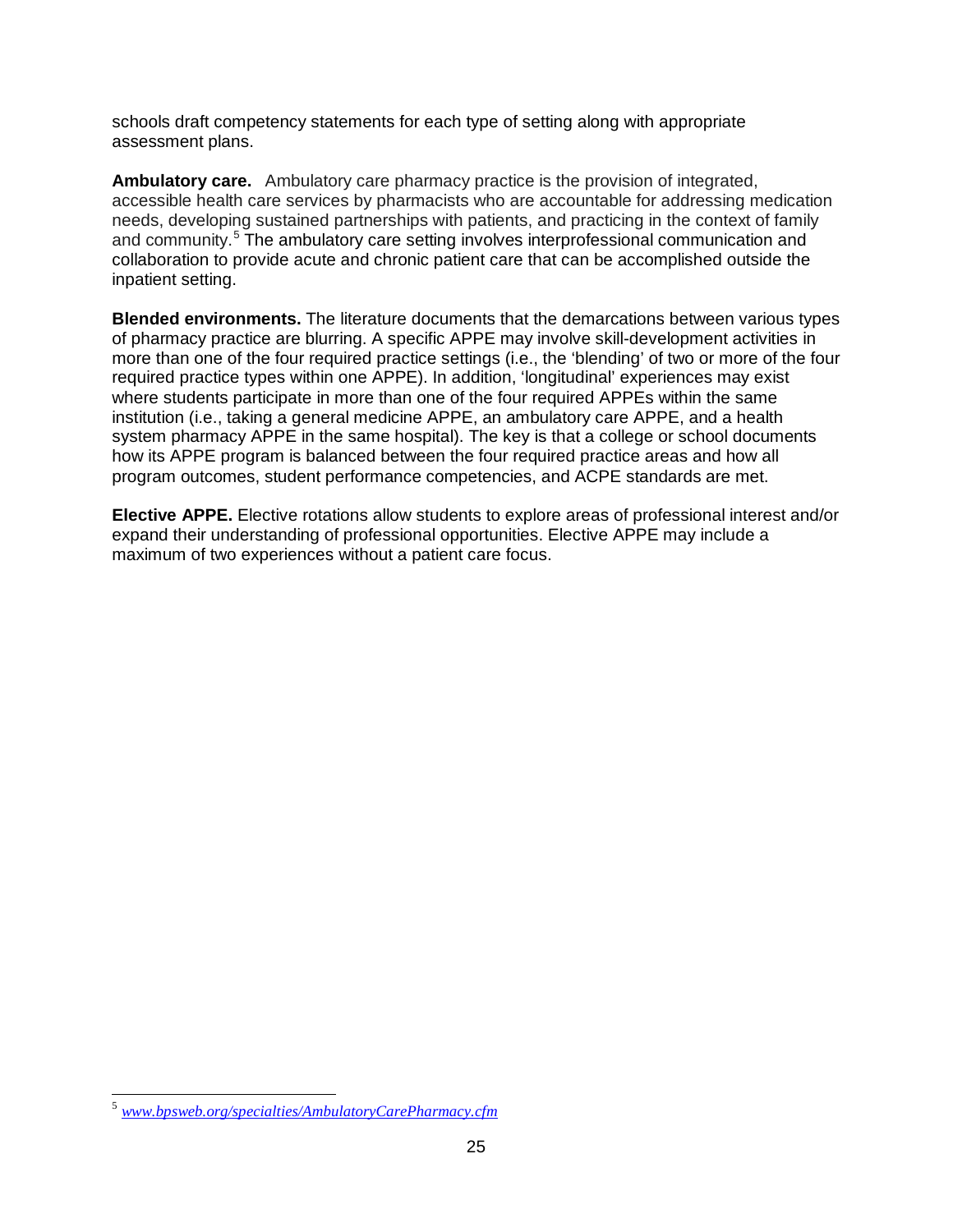### **Appendix 3 Required Documentation for Standards and Key Elements 2016**

To provide evidence of achievement of the standards and key elements, colleges and schools provide, at a minimum, the following outcomes data and documentation. Many of these documents are embedded within the *Assessment and Accreditation Management System* (AAMS) system (co-developed and managed by the American Association of Colleges of Pharmacy and ACPE), while others are created by individual colleges and schools to be shared with ACPE at appropriate times during the quality improvement process (e.g., within self-study submissions or during site visits). As noted below, an individual document may be used for multiple standards. Colleges and schools are encouraged to develop additional documentation processes to meet their mission-specific quality assurance needs.

## **Standard 1 – Foundational Knowledge**

- Student academic performance throughout the program (e.g., progression rates, academic probation rates, attrition rates)
- Annual performance of students nearing completion of the didactic curriculum on the Pharmacy Curriculum Outcomes Assessment (PCOA) - an assessment of knowledge of the essential content areas identified in Appendix 1
- Performance of graduates (passing rate) on NAPLEX
- Performance of graduates in the various NAPLEX competency areas
- Performance of graduates on Multistate Pharmacy Jurisprudence Examination (MPJE) and/or other state required law examination

## **Standard 2 – Essentials for Practice and Care**

• Outcome data from assessments summarizing overall student achievement of relevant didactic, IPPE, and APPE learning objectives

## **Standard 3 – Approach to Practice and Care**

- Examples of student participation in Interprofessional Education activities (didactic, simulation, experiential)
- Outcome data from assessments summarizing overall student achievement of relevant didactic, IPPE, and APPE learning objectives
- Outcome data from assessments summarizing overall student participation in Interprofessional Education activities
- Examples of curricular and co-curricular experiences made available to students to document developing competence in affective domain-related expectations of Standard 3
- Outcome data from assessments of student achievement of problem-solving and critical thinking capabilities
- Outcome data from assessments of students' ability to communicate professionally, advocate for patients, and educate others
- Outcome data from assessments of students' demonstration of cultural awareness and sensitivity.

## **Standard 4 – Personal and Professional Development**

- Outcome data from assessments summarizing students' overall achievement of relevant didactic, IPPE, and APPE learning objectives
- Examples of curricular and co-curricular experiences made available to students to document developing competence in affective domain-related expectations of Standard 4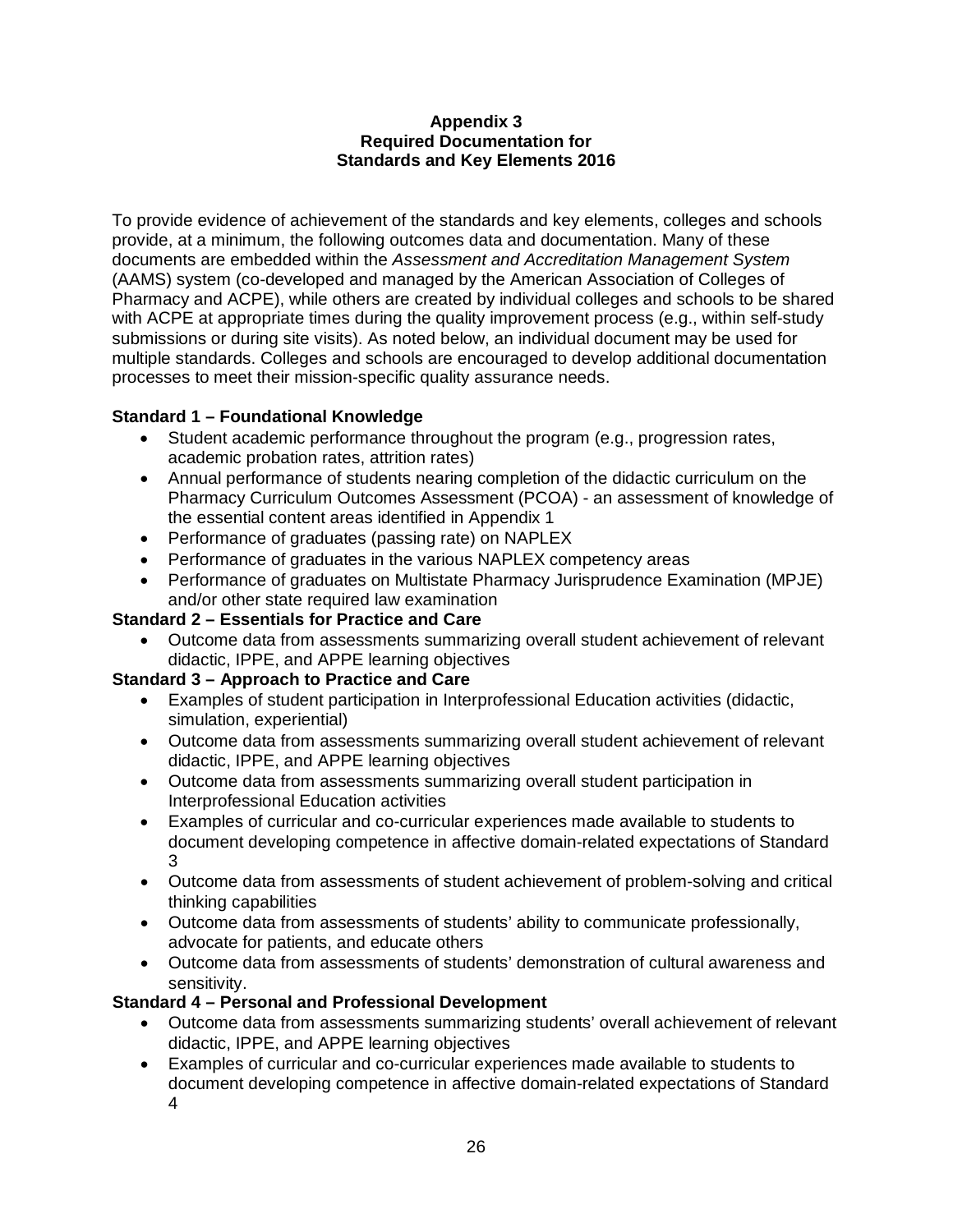- Outcome data from assessments summarizing students' overall achievement of professionalism, leadership, self-awareness, and creative thinking expectations
- Description of tools utilized to capture students' reflections on personal/professional growth and development
- Description of processes by which students are guided to develop a commitment to continuous professional development and to self-directed lifelong learning

## **Standard 5 – Eligibility and Reporting Requirements**

- Legal authority to offer/award the Doctor of Pharmacy degree
- Documents verifying institutional accreditation
- Accreditation reports identifying deficiencies (if applicable)
- University organizational chart
- Description of level of autonomy of the college or school

## **Standard 6 – College or School Vision, Mission, and Goals**

- Vision, mission, and goal statements (college, school, parent institution, department/division)
- Outcome data from assessments summarizing the extent to which the college or school is achieving its vision, mission, and goals

## **Standard 7 – Strategic Plan**

- Strategic planning documents, including a description of the process through which the strategic plan was developed.
- Outcome data from assessments summarizing the implementation of the strategic plan

# **Standard 8 - Organization and Governance**

- Curriculum vitae of the dean and others on the administrative leadership team
- Organization chart of the college or school
- Responsibilities of dean and other administrative leadership team members
- Faculty governance documents (by-laws, policies, procedures, etc.)
- List of committees and designated charges
- Evidence of faculty participation in university governance
- Policies and procedures related to system failures, data security and backup, and contingency planning
- Outcome data from assessments (e.g., AACP faculty, preceptor, graduating student and alumni surveys) summarizing the effectiveness of the organizational structure and governance

## **Standard 9 – Organizational Culture**

- Policies describing expectations of faculty, administrators, students, and staff behaviors
- Examples of intra/interprofessional and intra/interdisciplinary collaboration
- Affiliation agreements for purposes of research, teaching, or service (if applicable)
- Outcome data from AACP faculty and graduating student surveys related to collaboration, morale, professionalism, etc.

# **Standard 10 - Curriculum Design, Delivery, and Oversight**

- Description of curricular and degree requirements, including elective didactic and experiential expectations
- All required and elective didactic and experiential course syllabi
- Mapping of required curricular content and experiential education expectations to individual courses
- Curriculum vitae of faculty teaching within the curriculum
- A tabular display of courses, faculty members assigned to each course and their role, and credentials supporting the teaching assignments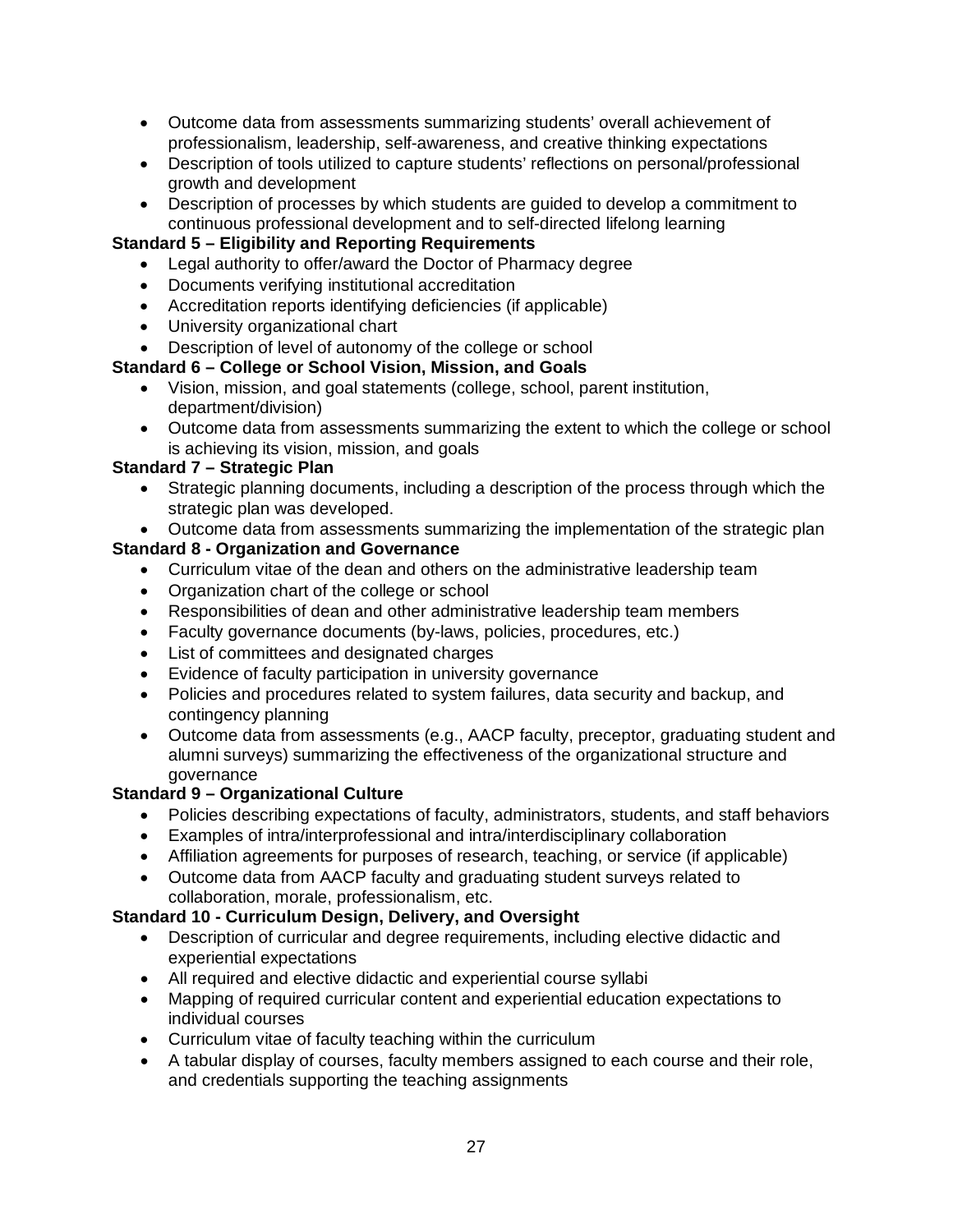- List of Curriculum Committee (or equivalent) members with position/affiliation within college/school
- List of charges, assignments, and accomplishments of Curriculum Committee over the last 1–3 years
- Examples of tools (e.g., portfolios) used by students to document self-assessment of, and reflection on, learning needs, plans and achievements, and professional growth and development
- Sample documents used by faculty, preceptors, and students to evaluate learning experiences and provide formative and/or summative feedback
- Policies related to academic integrity
- Policies related to experiential learning that ensures compliance with Key Element 10.15
- Examples of instructional methods used by faculty and the extent of their employment to:
	- o Actively engage learners
	- o Integrate and reinforce content across the curriculum
	- o Provide opportunity for mastery of skills
	- o Instruct within the experiential learning program
	- o Stimulate higher-order thinking, problem-solving, and clinical-reasoning skills
	- o Foster self-directed lifelong learning skills and attitudes
	- o Address/accommodate diverse learning styles
	- o Incorporate meaningful interprofessional learning opportunities

## **Standard 11 - Interprofessional Education (IPE)**

- Vision, mission, and goal statements related to IPE
- Statements addressing IPE and practice contained within student handbooks and/or catalogs
- Relevant syllabi for required and elective didactic and experiential education courses that incorporate elements of IPE to document that concepts are reinforced throughout the curriculum and that IPE-related skills are practiced at appropriate times during pre-APPE
- Student IPPE and APPE evaluation data documenting extent of exposure to interprofessional, team-based patient care
- Outcome data from assessments summarizing students' overall achievement of expected interprofessional educational outcomes in the pre-APPE and APPE curriculum

## **Standard 12 - Pre-APPE Curriculum**

- Description of curricular and degree requirements, including elective didactic and experiential expectations
- A tabular display of courses, faculty members assigned to each course and their role, and credentials supporting the teaching assignments
- Curriculum maps documenting breadth and depth of coverage of Appendix 1 content and learning expectations in the professional (and, if appropriate, preprofessional) curriculum
- Examples of curricular and co-curricular experiences made available to students to document developing competence in affective domain-related expectations of Standards 3 and 4
- Outcome data from assessments of student preparedness to progress to APPE (e.g., comprehensive assessments of knowledge, skills, and competencies)
- Description of the IPPE learning program and its goals, objectives, and time **requirements**
- List of simulation activities and hours counted within the IPPE 300 hour requirement
- IPPE course syllabi including general and rotation-specific learning objectives and extent of IPE exposure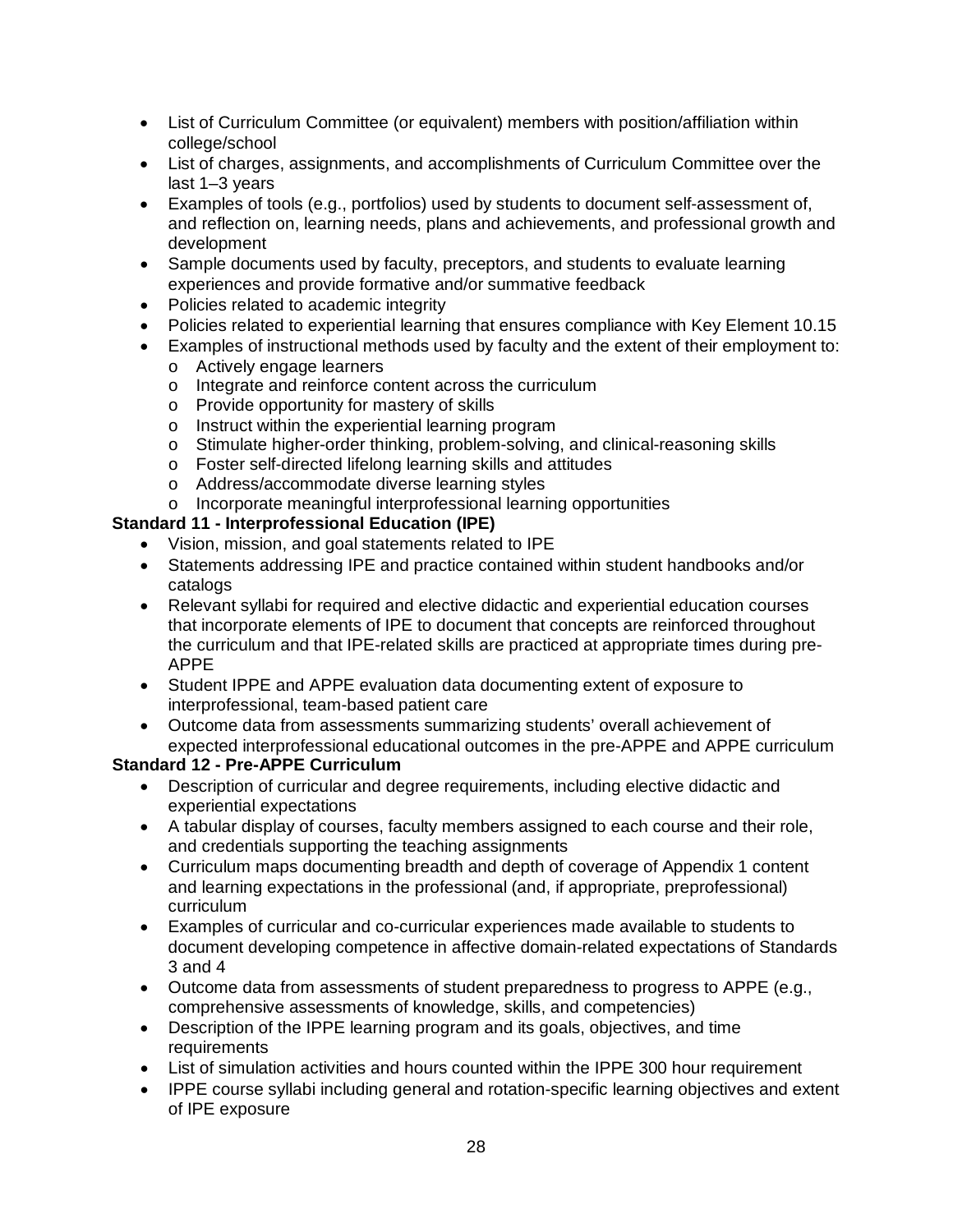- IPPE student and preceptor manuals
- IPPE student and preceptor assessment tools
- IPPE preceptor recruitment and training manuals and/or programs
- List of active preceptors with credentials and practice site
- Outcome data from assessments summarizing overall student achievement of Pre-APPE educational outcomes

## **Standard 13 – APPE Curriculum**

- Overview of APPE curriculum (duration, types of required and elective rotations, etc.)
- APPE course syllabi including general and experience-specific learning objectives
- APPE student and preceptor manuals
- APPE student and preceptor assessment tools
- Preceptor recruitment and training manuals and/or programs
- List of active preceptors with credentials and practice site
- Student APPE evaluation data documenting extent of exposure to diverse patient populations and interprofessional, team-based patient care
- Outcome data from assessments summarizing students' overall achievement of APPE educational outcomes

## **Standard 14 - Student Services**

- Organizational chart depicting Student Services unit and responsible administrators
- Synopsis of curriculum vitae of Students Services administrative officer(s) and staff
- Student Handbook and/or Catalog (college, school or university), and copies of additional information distributed to students regarding student service elements (financial aid, health insurance, etc.)
- Copies of policies that ensure nondiscrimination and access to allowed disability accommodations
- Results from AACP graduating student survey
- Student feedback on the college/school's self-study

## **Standard 15 - Academic Environment**

- Student Handbook and/or Catalog (college, school, or university), and copies of additional information distributed to students regarding the academic environment
- URL or link to program information on college or school's website
- Copy of student complaint policy related to college or school adherence to ACPE standards
- Number and nature of student complaints related to college or school adherence to ACPE standards (inspection of the file by evaluation teams during site visits)
- List of committees involving students with names and professional years of current student members

• College or school's code of conduct (or equivalent) addressing professional behavior **Standard 16 – Admissions**

- Organizational chart depicting Admissions unit and responsible administrator(s)
- Enrollment data for the past five years by year; and by branch campus or pathway (if applicable)
- Enrollment projections for the next five years
- Pharmacy College Aptitude Test (PCAT) scores (mean, maximum, and minimum), if required, for the past three admitted classes
- GPA scores (mean, maximum, and minimum) for preprofessional coursework for the past three admitted classes
- GPA scores (mean, maximum, and minimum) for preprofessional science courses for the past three admitted classes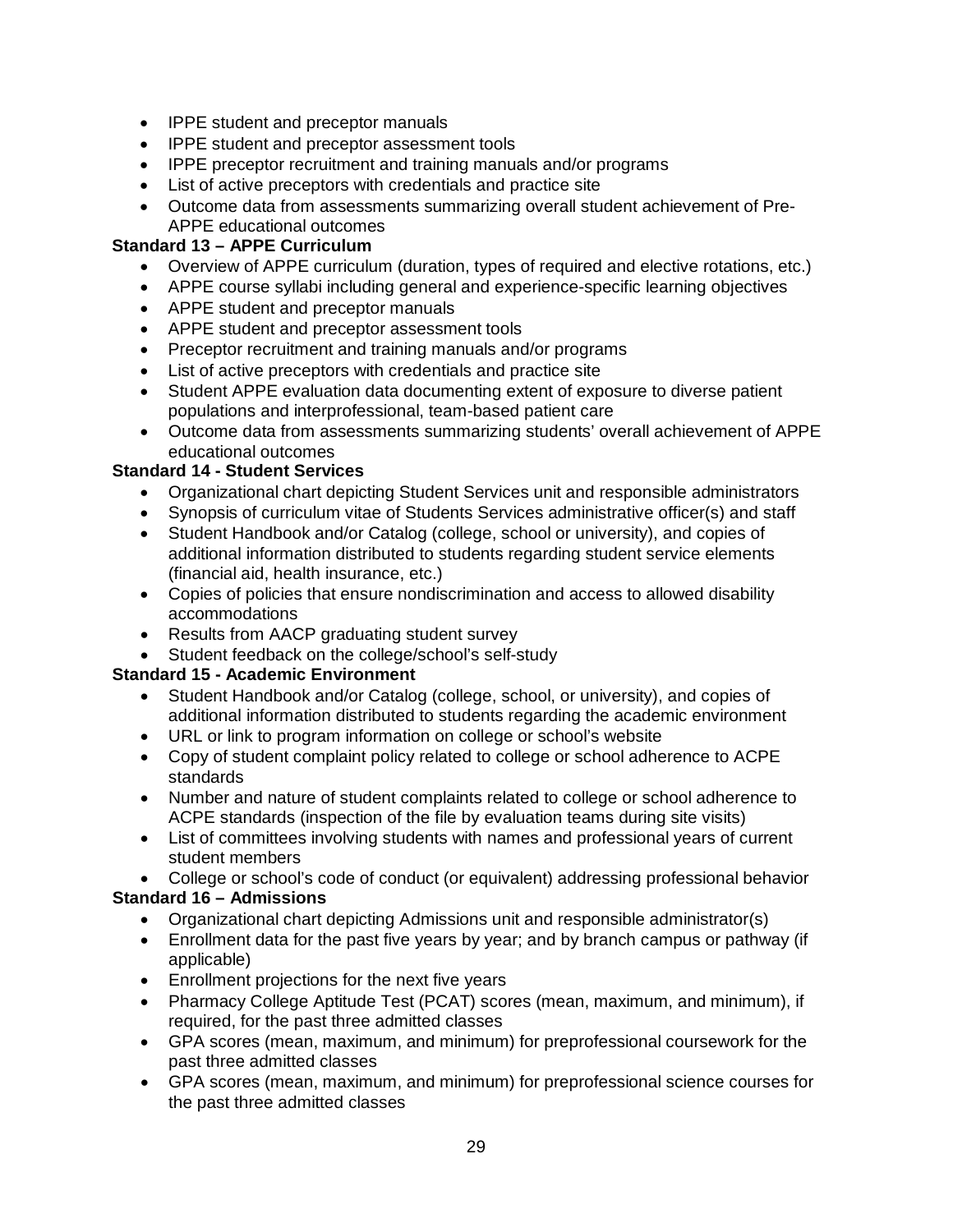- Comparisons of PCAT scores and preprofessional GPAs with peer schools for last admitted three admitted classes
- List of admission committee members with name and affiliation
- Policies and procedures regarding the admissions process including selection of admitted students, transfer of credit, and course waiver policies
- Professional and technical standards for school, college, and/or university (if applicable)
- List of preprofessional requirements for admission into the professional program
- Copies of instruments used during the admissions process including interview evaluation forms and assessment of written and oral communication
- Section of Student Handbook and/or Catalog (college, school, or university) regarding admissions
- Link to websites (or documentation of other mechanisms) that provide to the public information on required indicators of quality

## **Standard 17 – Progression**

- Policies and procedures regarding student progression, early intervention, academic probation, remediation, missed course work or credit, leaves of absence, dismissal, readmission, due process, and appeals
- Section of Student Handbook and/or Catalog (college, school, or university) regarding student progression
- Student progression and academic dismissal data for the last three admitted classes
- Correlation analysis of admission variables and academic performance

## **Standard 18 – Faculty and Staff – Quantitative Factors**

- Organizational chart depicting all full-time faculty by department/division
- List of full-time staff in each department/division and areas of responsibility
- ACPE documents (e.g., resource report) related to number of full-time and part-time faculty
- List of faculty turnover for the past five years by department/division with reasons for departure
- Description of coursework mapped to full-time and part-time faculty teaching in each course
- Results from AACP faculty survey regarding adequacy of quantitative strength of faculty and staff

# **Standard 19 – Faculty and Staff – Qualitative Factors**

- Curriculum vitae of faculty and professional staff
- List of active research areas of faculty and an aggregate summary of faculty publications/presentations over the past three years.
- Procedures employed to promote a conceptual understanding of contemporary practice, particularly among non-pharmacist faculty
- Policies and procedures related to faculty recruitment, performance review, promotion, tenure (if applicable), and retention
- Faculty Handbook
- Data from AACP faculty survey regarding qualitative faculty factors

# **Standard 20 - Preceptors**

- List of active preceptors with credentials and practice site
- Number, percentage of required APPE precepted by non-pharmacists categorized by type of experience.
- Description of practice sites (location, type of practice, student/preceptor ratios)
- Policies and procedures related to preceptor recruitment, orientation, development, performance review, promotion, and retention